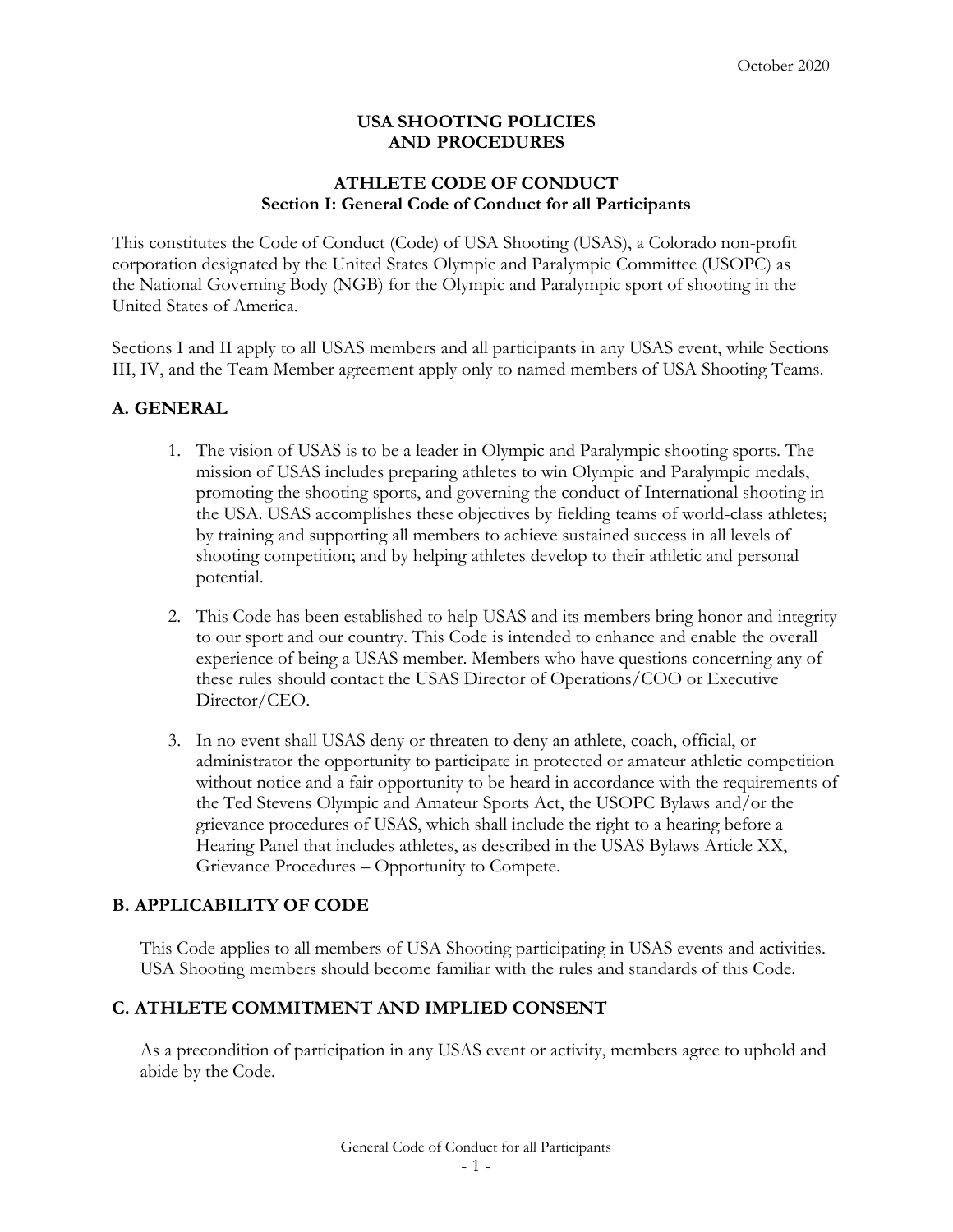### **D. MEMBERS AND PARTICIPANTS AGREE TO:**

- 1. Act in a sportsmanlike manner consistent with the spirit of fair play and responsible conduct. Sportsmanlike conduct is defined as, but not limited to: respect for competition officials, coaches, staff and the shooting public, respect for facilities, privileges, and operating procedures, the use of courtesy and good manners, acting responsibly and maturely, refraining from the use of profane or abusive language, and abstinence from illegal or immoderate use of alcohol and use of illegal or banned drugs;
- 2. Abstain from conduct that is criminal under any applicable laws, including, but not limited to laws governing the possession and use of drugs and alcohol, and providing of drugs to any person and of alcohol to minors;
- 3. Refrain from conduct that detracts from other USAS participants' ability to attain peak performance;
- 4. Respect the property of others, whether personal or public;
- 5. Respect other members of USAS, spectators and officials, and shun any form of discriminatory behavior or verbal, physical, or sexual harassment or abuse. SafeSport policy training is required by any individual authorized or appointed by USAS to have authority over or frequent contact with athletes and must be completed within the time specified by USAS;
- 6. Remain compliant with the requirements of the United States Anti-Doping Agency's (USADA) Out-Of-Competition testing program if named to a USAS Team;
- 7. Abide by the rules, policies, and procedures of the U.S. Center for SafeSport and submit, without reservation or condition, to the jurisdiction of the U.S. Center for SafeSport for the resolution of any alleged violations of those rules, policies, or procedures, as they may be amended from time to time;
- 8. Abide by all other rules, policies, and procedures of USAS, including but not limited to, its Safe Sport policy;
- 9. Abide by all published rules related to Team selection procedures in the USAS Policies and Procedures;
- 10. Upon qualifying for and/or being selected to the US Shooting Team, National Team, National Development Team, National Junior Team, or Junior Olympic Team, follow the Team Rules included in Section III, and Dress Code in Section IV;
- 11. Be filmed and photographed by the official photographer(s) and network(s) of USAS under conditions authorized by USAS and give event organizers and USAS the right to use their name, picture, likeness, and biographical information before, during and after the period of participation in these activities with the purpose to promote the activity or to promote the success of the Team. This includes the use of the member's photo for USAS sport promotion and fundraising efforts; in no event may USAS or the event organizers use or authorize the use of a member's name, picture, likeness, voice and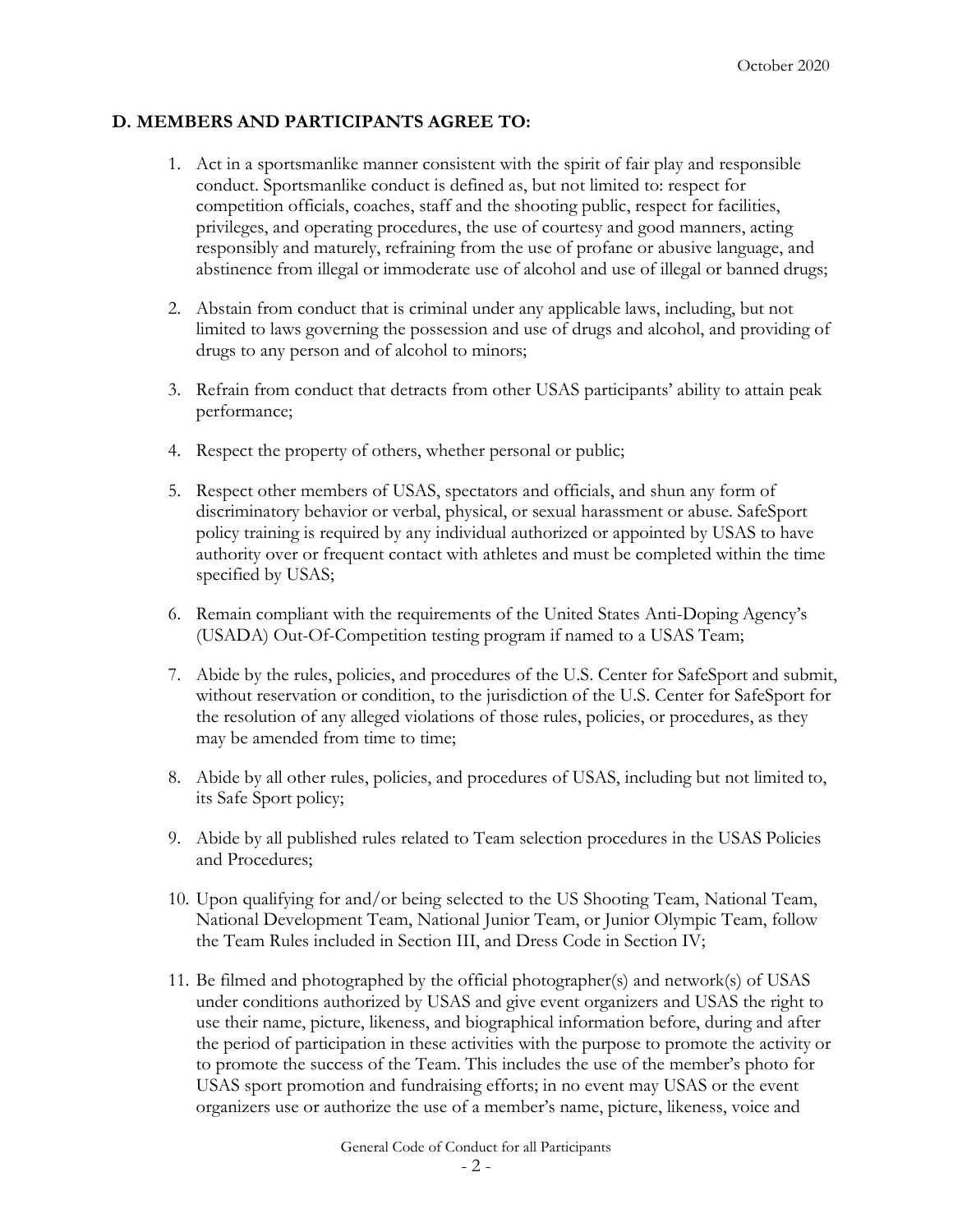biographical information for the purpose of trade, including any use in a manner that would imply an endorsement of any company, product, or service, without the member's written permission;

- 12. Refrain from authorizing the use of photographs, films or videos of a member in USAS apparel or equipment or the use of the USAS logo for the purpose of trade, without the prior written consent of USAS;
- 13. Understand that if a member requires legal representation as a result of being accused of a doping violation or is accused of criminal misconduct, or if, for any other reasons, the member requires the services of an attorney, the member will be personally responsible for payment of such legal fees and expenses;
- 14. Realize that misconduct of any person subject to the Code may be reported by anyone, by any means, to any USAS staff member, Person-In-Charge (PIC) or director of USA Shooting. Each member has a responsibility to report Code violation(s);
- 15. Understand that parents or legal guardians of team members under the age of 18 will be notified of all written reports of counseling or misconduct;
- 16. Understand that any act, conduct, or personal appearance that violates the spirit and intent of this Code or brings disrespect or dishonor to USAS, International Shooting Sports Federation (ISSF), the USOPC or the United States is a Code violation; and
- 17. Remember that at all times each member is an ambassador for our sport, our country and the Olympic and Paralympic movement.

### **E. GENERAL DRESS CODE FOR TRAINING AND COMPETITION PERFORMANCE**

During training or competitions participants may elect to wear Performance Clothing, as designated by the listing of USOPC Personal Competitive Gear, and is subject to the following:

- 1. All Performance Clothing must conform to ISSF clothing rules and any interim interpretations issued by USAS or ISSF.
- 2. Any advertising must conform to ISSF Eligibility Rules, the USAS Code of Conduct and USAS Policies and Procedures Section II, Amateur Eligibility. ISSF Eligibility and Sponsorship Rules can be found in the ISSF Official Statutes, Rules and Regulations or on the ISSF websi[te at www.issf-sports.org. N](http://www.issf-sports.org/)o marks or logos may be visible which conflict with existing USAS sponsorships at USAS supported activities. An athlete may choose Competitive Gear of his/her choice with the manufacturer's marks in accordance with International Olympic Committee (IOC), USOPC and ISSF specifications.
- 3. All Performance Clothing displays no pictures or graphics of a sexual or offensive nature.
- General Code of Conduct for all Participants 4. All Performance Clothing displays no words or phrases that include offensive language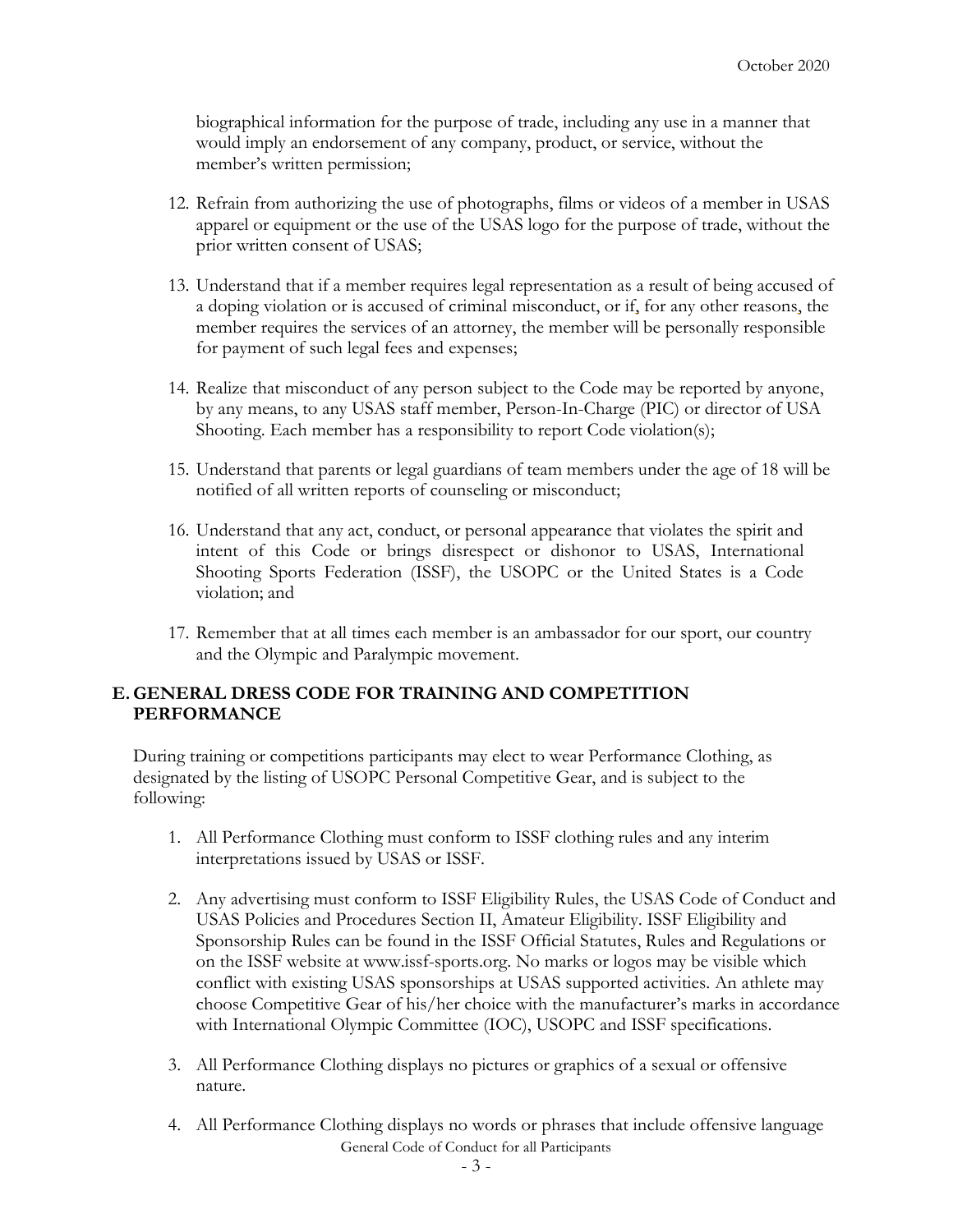or political statements.

- 5. If shorts are worn, they must conform to ISSF rules. The bottom of the clothing leg may not be more than 15 cm (six inches) above the center of the knee.
- 6. The participant's clothing will be long enough to completely cover the participant's abdomen at all times. Suggestive attire or low-cut blouses are not appropriate.
- 7. Footwear must be worn at all times in all events; flip-flops or flip-flop type sandals are not appropriate. Footwear must have closed toes and heel straps or closed heels.
- 8. Participants are strongly encouraged to wear red, white, and blue colors to create a national identification, which promotes the sport image and association as an Olympic and Paralympic sport.
- 9. Members of the United States Army Marksmanship Unit (USAMU) or other recognized military shooting teams may wear their prescribed uniform, or awards apparel, when no USAS support is provided to the military member. However, when a military member is competing as part of the USA Shooting Team, that member must abide by this guidance and the USA Shooting Dress Code and Team Uniform policy (Section IV).
- 10. Visors and headbands with eye patches are permitted during competition.
- 11. Repair and cleanliness provisions apply to ALL clothing at USAS events or activities.

### **F. QUESTIONS, COMPLAINTS, AND ATHLETES' RIGHTS**

Members may contact the discipline National Coach with questions or complaints. If a satisfactory response is not received, contact the USAS Director of Operations/COO and/or the USAS Executive Director/CEO. Members are also welcome to contact the discipline athlete representative(s) to the Board of Directors as well as the Athletes Advisory Council Representative. Members may also contact the USOPC Athlete Ombudsman at 719-866-5000 or by email a[t](mailto:Kacie.Wallace@usoc.org)  $\frac{k \text{acc}(\mathcal{Q})}{k \cdot \text{c} \cdot \text{c} \cdot \text{c} \cdot \text{c} \cdot \text{c}}$  for further information regarding rights under this Code that are not addressed by USA Shooting. Athletes who come forward with a good faith complaint or issue are guaranteed protection against any retribution or retaliation, either direct or indirect, by any USAS Staff member or member of the USAS Board of Directors or any other official associated with USA Shooting.

Contact a National Coach or USAS staff member at:

USA Shooting, c/o Matt Suggs 1 Olympic Plaza Colorado Springs, CO 80909 Fax: 719-866-4687 Phone: 719-866-4670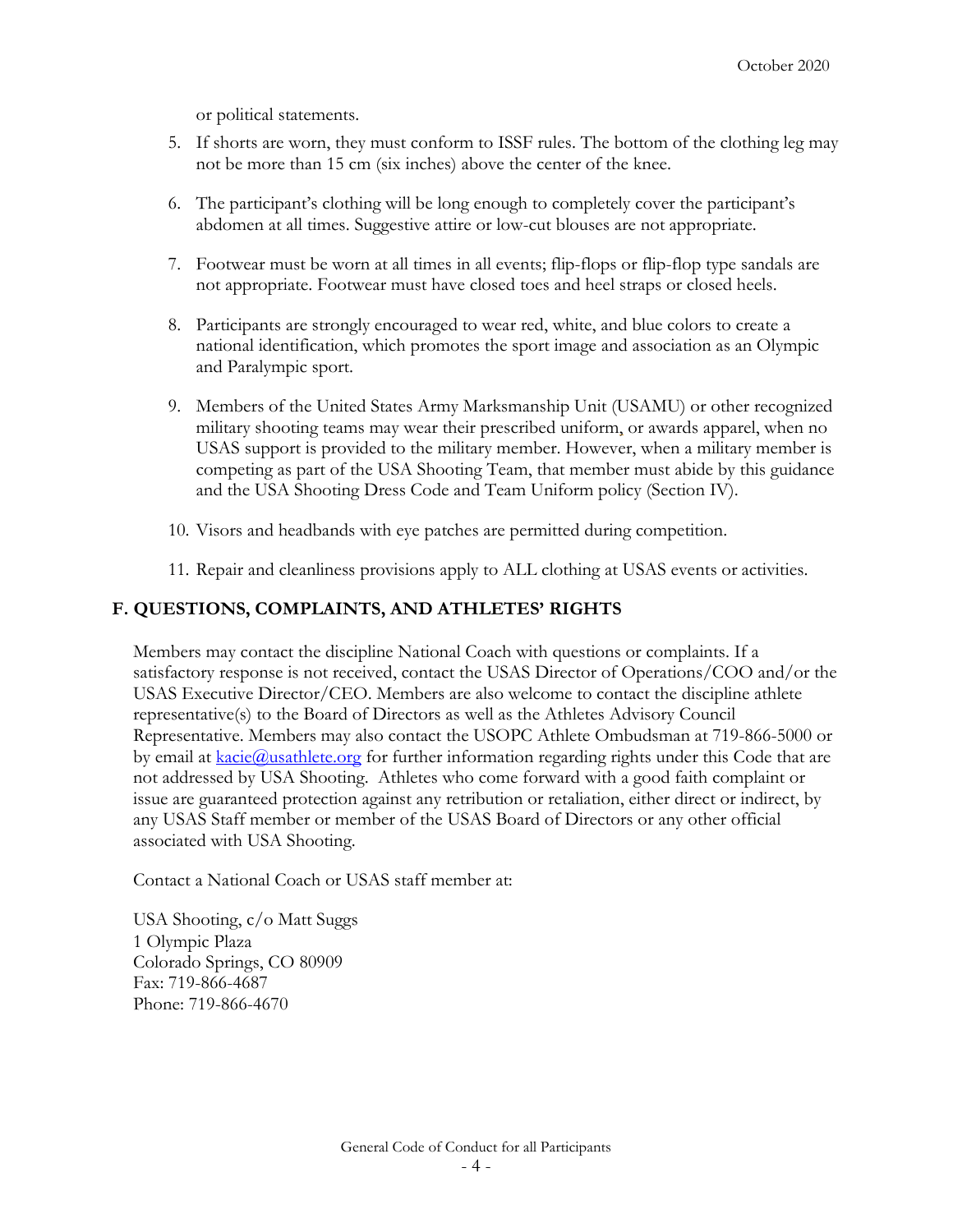# **USA SHOOTING CODE OF CONDUCT**

### **Section II: Administering Code of Conduct Violations**

- 1. The PIC and/or Executive Director/CEO will have broad discretion to enforce this Code and correct offenses by means of oral or written discipline. Written discipline, or records of oral discipline, will be attached to After Actions Reports for filing by USAS.
- 2. Misconduct of any person subject to the Code may be reported by anyone, by any means, to the Executive Director/CEO of USAS. Offenses will be promptly reported either verbally or in writing. Verbal reports should be followed with written statements, whether from the original reporter or as recorded by USAS. The PIC, any athlete, volunteer, or staff member observing an alleged violation is required to report a violation (along with statements from appropriate witnesses) to the Executive Director/CEO. The written statement must include the identity of the person filing the report, the identity of the person(s) who has violated the Code, a clear and concise statement of the facts involved, and the signature and date of the person filing the report. Offenses include, without limitation, repetitive minor infractions, intentional violations, and failure to correct, immediately, any correctable infractions (e.g., dress code violation). Where possible, report violations using the form at the end of this section, *Report of Code of Conduct Violation*. Violations by active duty military participants will also be reported to the commander of the individual's unit.
- 3. Allegations of any violation of the USAS SafeSport Policy shall be reported in accordance with that Reporting Policy contained within the USAS SafeSport Policy and shall be adjudicated in accordance with the USAS SafeSport Policy.
- 4. Nothing in this Code prevents the PIC and/or Executive Director/CEO from taking appropriate interim measures upon notice of an imminent threat of harm. In such emergency circumstances, it may be appropriate to immediately remove an individual to address such a threat. The PIC and/or Executive Director/CEO are authorized to take such emergency measures as deemed appropriate under the circumstances to ensure the safety or well-being of all parties. A written report should be provided promptly to the Executive Director/CEO with respect to any alleged violation as to which such emergency measures are imposed.
- 5. Commercial offenses are any violation of Code of Conduct during any activity described in the Code Section III, "Team Rules" Paragraph 9. Violations are to be reported via the Report of Code of Conduct Violation (this Section) and submitted directly to the Executive Director/CEO for action.
- 6. The Executive Director/CEO or an appointed investigator will notify the accused of the alleged Code violation. The accused shall have the right to provide a written explanation to the Executive Director/CEO or investigator within a timeframe that is fair and reasonable under the circumstances.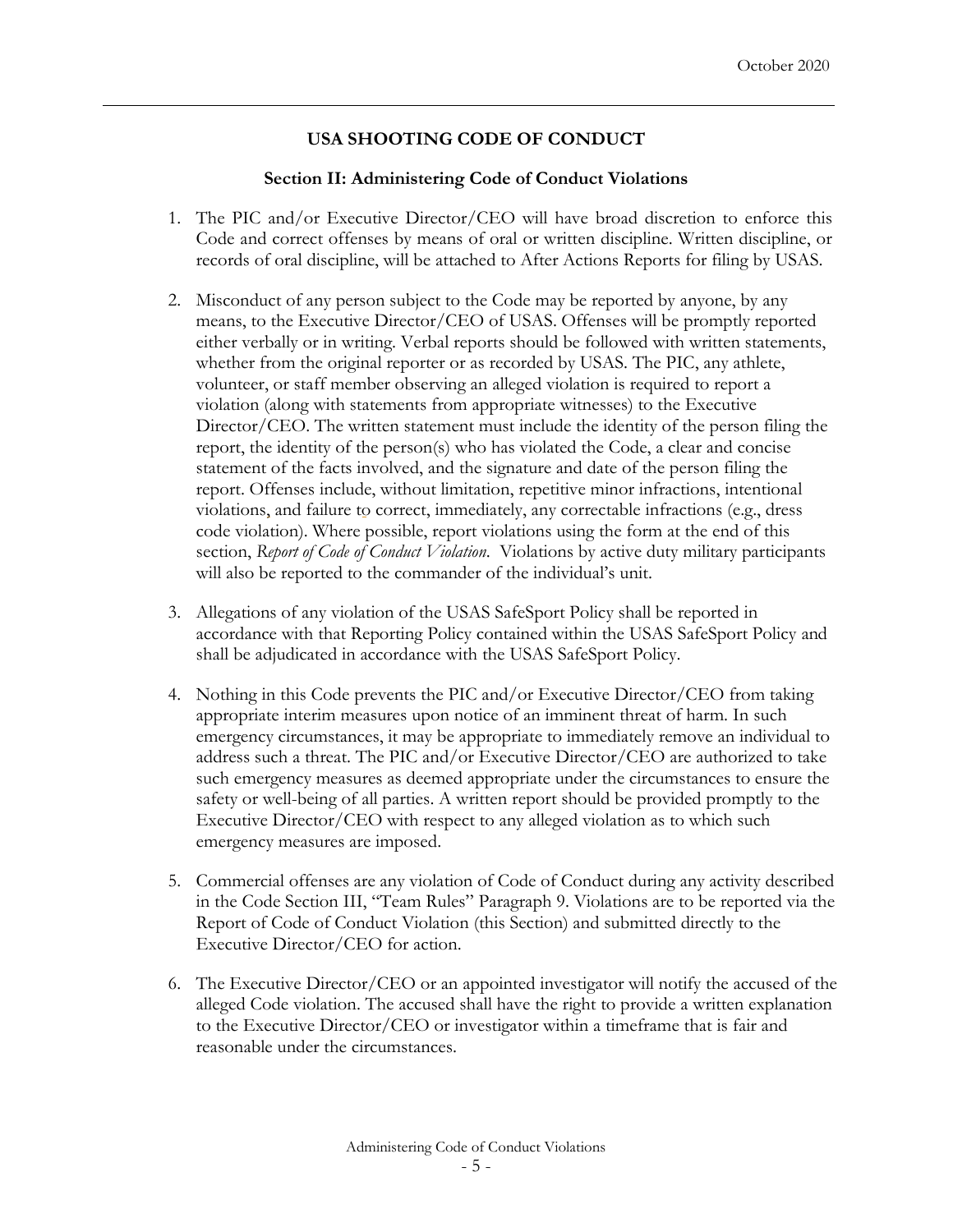- 7. The Executive Director/CEO or an appointed investigator will review and investigate the matter, after which the Executive Director/CEO will determine the appropriate action and notify the accused of the decision in writing within ten (10) days of the completion of the review and investigation.
- 8. Disciplinary options may include:
	- a. No action;
	- b. Warning;
	- c. \$100 \$5,000 fine;
	- d. Withdrawal of all support and placement on the "B" squad, which is unsupported;
	- e. An appropriate letter from the member addressing the violation, statement of apology, letter of apology or other such non-monetary action appropriate for the situation.
	- f. Suspension or removal from the team, office, position or participation in the event attended provided the event is not a protected or amateur athletic competition within the meaning of the Ted Stevens Olympic and Amateur Sports Act and the USOPC Bylaws, in which case the matter will be processed under the provisions of Bylaw Article XX.
	- g. Any other remedies as are appropriate. If a violation of the Code is also a violation of another USAS policy, the procedures and sanctions under that policy may apply.

(NOTE: Fines not paid within 30 days of notification will result in DOUBLING of the amount of the fine and automatic transfer to the "B" squad, resulting in no USAS support until the fine is paid).

- 9. Commercial violation disciplinary options include a fine with a minimum of \$500 and maximum of \$20,000.
- 10. Parents or legal guardians of team members under the age of 18 will be notified of all written reports of counseling or misconduct.
- 11. The accused may appeal the Executive Director's/CEO's decision to the Judicial Committee within ten (10) business days from receipt of the Executive Director's/CEO's decision as follows:
	- a. Appeal to the Director of Operations/COO within the time specified.
	- b. The appeal must be detailed in writing with any supporting documentation.
	- c. A clear and concise statement of any additional facts relevant to the alleged code violation, investigation and/or decision.

Administering Code of Conduct Violations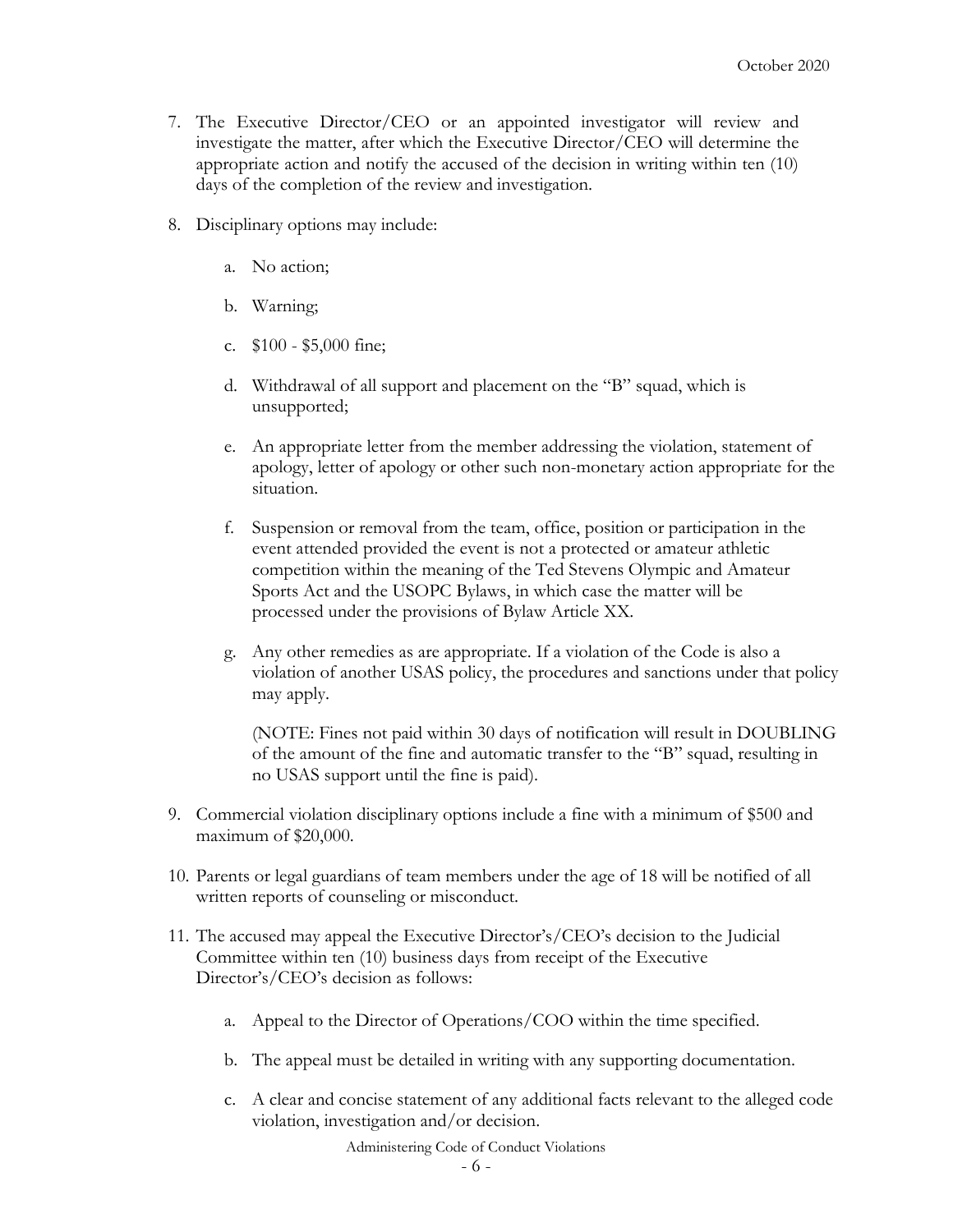- d. A statement of the specific action or remedy sought;
- e. The signature of the person(s) accused of the code violation. Include the signature of the parent or legal guardian if he/she is less than 18 years of age.
- 12. A Hearing Panel will be appointed by the Judicial Committee within ten (10) business days from receipt of the appeal.
	- a. The Hearing Panel will consist of at least three (3) persons including at least one (1) athlete.
	- b. Persons included in the Hearing Panel must be of disinterested parties of the alleged Code violation.
	- c. The Judicial Committee will name a Chairperson of the Hearing Panel.
	- d. At their own cost, parties may have legal counsel throughout the Code administration process.
	- e. The Hearing Panel will act on the appeal within a reasonable and expeditious time as determined by the Chair of the Hearing Panel and within 30 days from the Judicial Committee's appointment.
	- f. At the election of the Chairperson, the hearing may be conducted electronically or in person. The hearing location will be determined by the Judicial Committee.
- 13. USAS will fund the expenses of the Hearing Panel. All other expenses will be the responsibility of the person(s) filing the appeal.
- 14. The Hearing Panel has the options of letting stand, overturning, suspending, reducing, increasing, or eliminating the disciplinary action.
- 15. The decision of the Hearing Panel is final.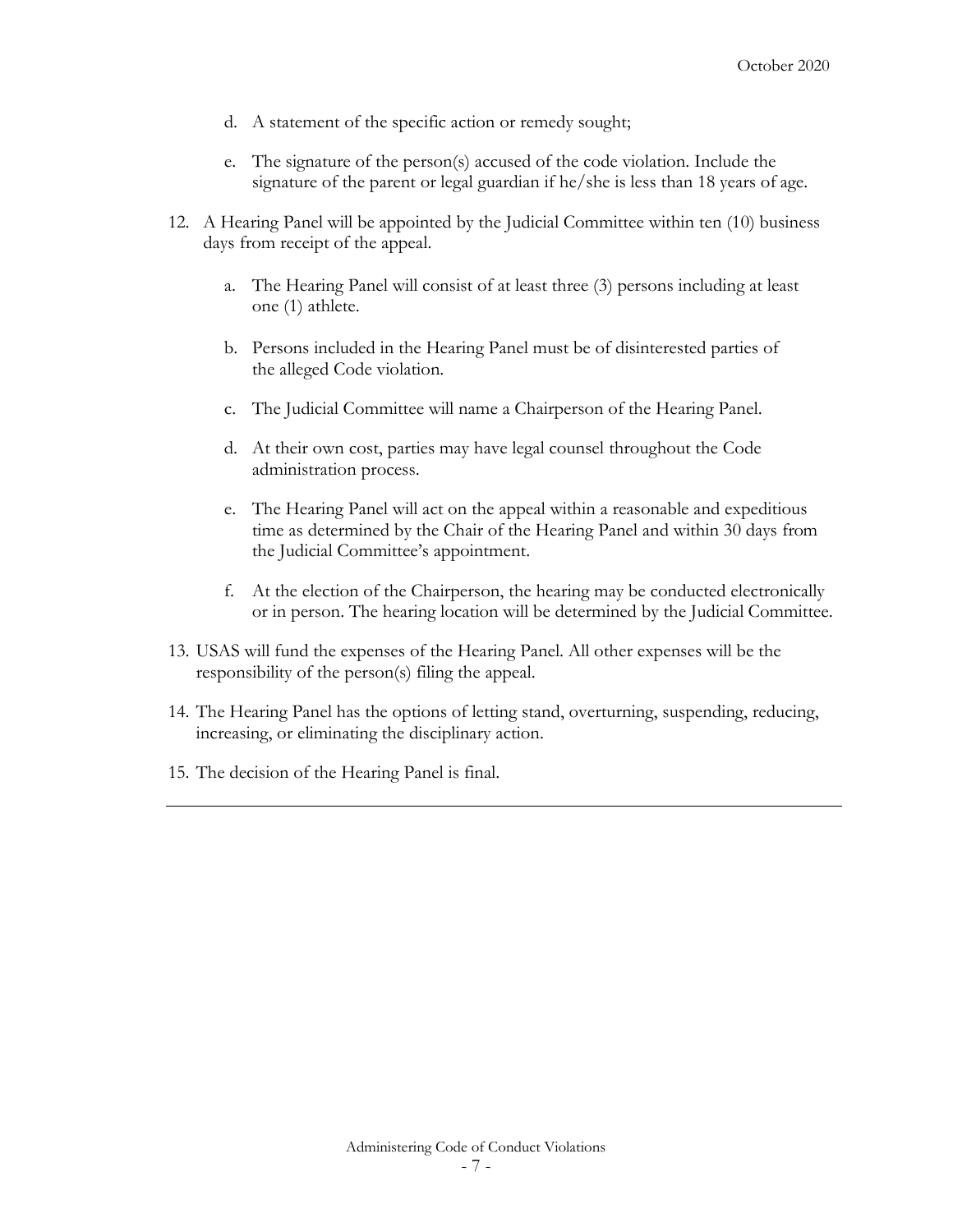| <b>USA SHOOTING</b>                        |  |
|--------------------------------------------|--|
| <b>Report of Code of Conduct Violation</b> |  |
| $\therefore$ TTC A C                       |  |

| To: Executive Director, USAS                                                      |  |
|-----------------------------------------------------------------------------------|--|
|                                                                                   |  |
| (PIC or Name of Person Reporting the Code Violation)                              |  |
|                                                                                   |  |
| (Name of Accused)                                                                 |  |
|                                                                                   |  |
|                                                                                   |  |
|                                                                                   |  |
| ,我们也不会有什么。""我们的人,我们也不会有什么?""我们的人,我们也不会有什么?""我们的人,我们也不会有什么?""我们的人,我们也不会有什么?""我们的人  |  |
|                                                                                   |  |
|                                                                                   |  |
|                                                                                   |  |
| ,我们也不能会在这里,我们的人们就会在这里,我们也不能会在这里,我们也不能会在这里,我们也不能会在这里,我们也不能会在这里,我们也不能会不能会不能会。""我们,我 |  |
|                                                                                   |  |

(Attach additional pages or witness statement(s)

Accused Acknowledgment: I have read the Code violation alleged above. By signing this statement, I do not admit to guilt or innocence. I further understand that, within a timeframe prescribed by the Executive Director of USAS that is fair and reasonable under the circumstances, I will have the opportunity to provide a written explanation of facts and/or matters in extenuation or mitigation to the Executive Director of USAS. The Executive Director will then review and investigate the matter and, within ten (10) days after completing the review and investigation, I will receive written notification of the Executive Director's decision regarding my guilt or innocence and potential penalty if found guilty.

Signed: Date: Date:

Notification: I have notified this person of the violation described and advised him/her of his/her rights under this procedure.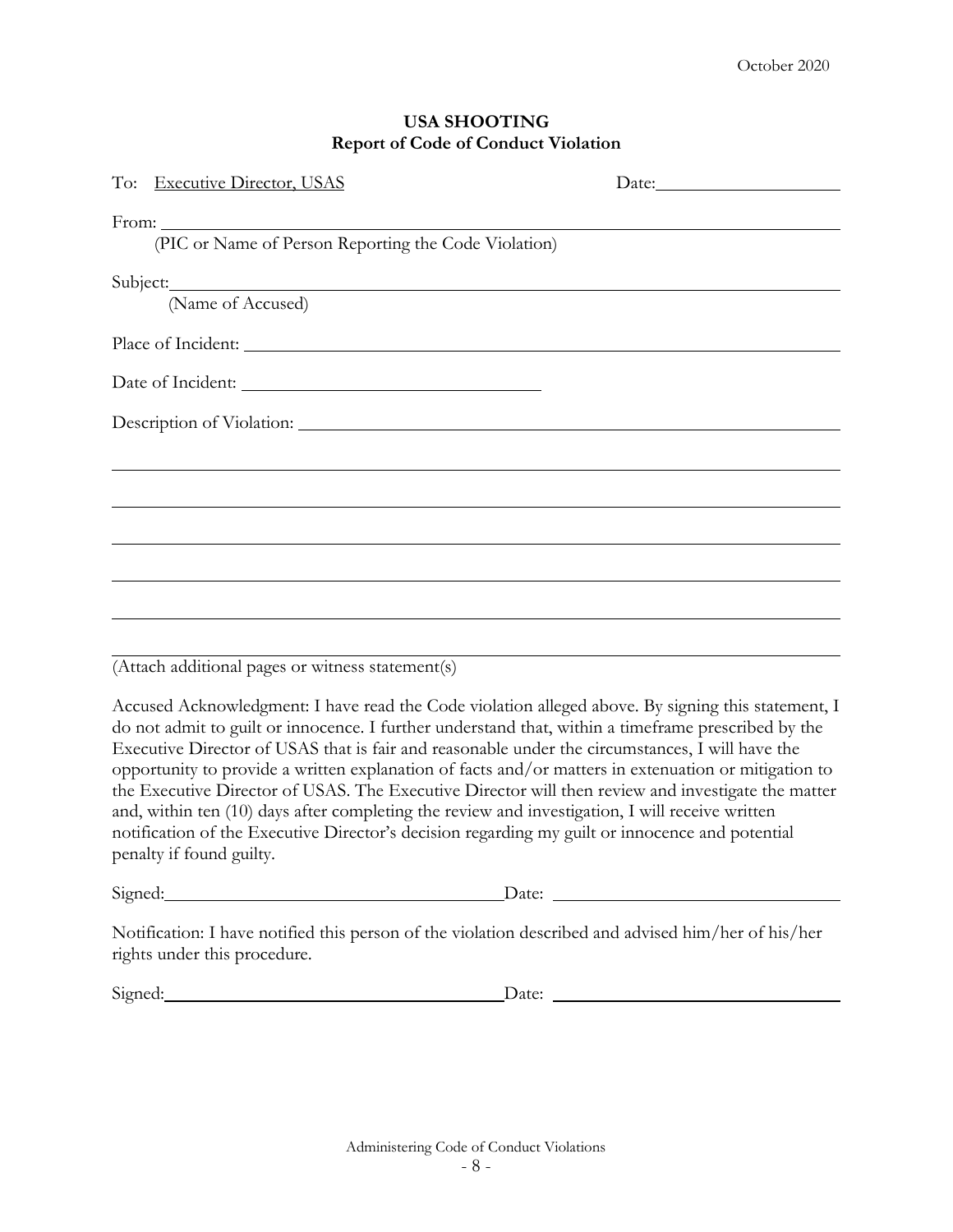|                                                                                                                                                                              | $\frac{1}{211}$ chooting countering clatement                                                                                                                                                    |
|------------------------------------------------------------------------------------------------------------------------------------------------------------------------------|--------------------------------------------------------------------------------------------------------------------------------------------------------------------------------------------------|
|                                                                                                                                                                              |                                                                                                                                                                                                  |
|                                                                                                                                                                              |                                                                                                                                                                                                  |
|                                                                                                                                                                              |                                                                                                                                                                                                  |
|                                                                                                                                                                              |                                                                                                                                                                                                  |
|                                                                                                                                                                              |                                                                                                                                                                                                  |
|                                                                                                                                                                              |                                                                                                                                                                                                  |
|                                                                                                                                                                              |                                                                                                                                                                                                  |
|                                                                                                                                                                              |                                                                                                                                                                                                  |
|                                                                                                                                                                              |                                                                                                                                                                                                  |
|                                                                                                                                                                              |                                                                                                                                                                                                  |
|                                                                                                                                                                              |                                                                                                                                                                                                  |
|                                                                                                                                                                              |                                                                                                                                                                                                  |
| understand that I have been counseled on the violation. I further understand this counseling<br>statement will be retained in my USAS file for no less than seven (7) years. | Participant's Acknowledgment: I have read and understand the above referenced violation of the<br>USA Shooting Code of Conduct. By signing this statement, I do not admit guilt or innocence but |
| Signed:                                                                                                                                                                      |                                                                                                                                                                                                  |
| counseling statement will remain in his/her USAS file for no less than seven (7) years.                                                                                      | Notification: I have counseled this person on the referenced violation. I have advised same that this                                                                                            |
| Signed: Signed:                                                                                                                                                              |                                                                                                                                                                                                  |
|                                                                                                                                                                              |                                                                                                                                                                                                  |
| Counselor's Title:                                                                                                                                                           |                                                                                                                                                                                                  |

# **USA Shooting Counseling Statement**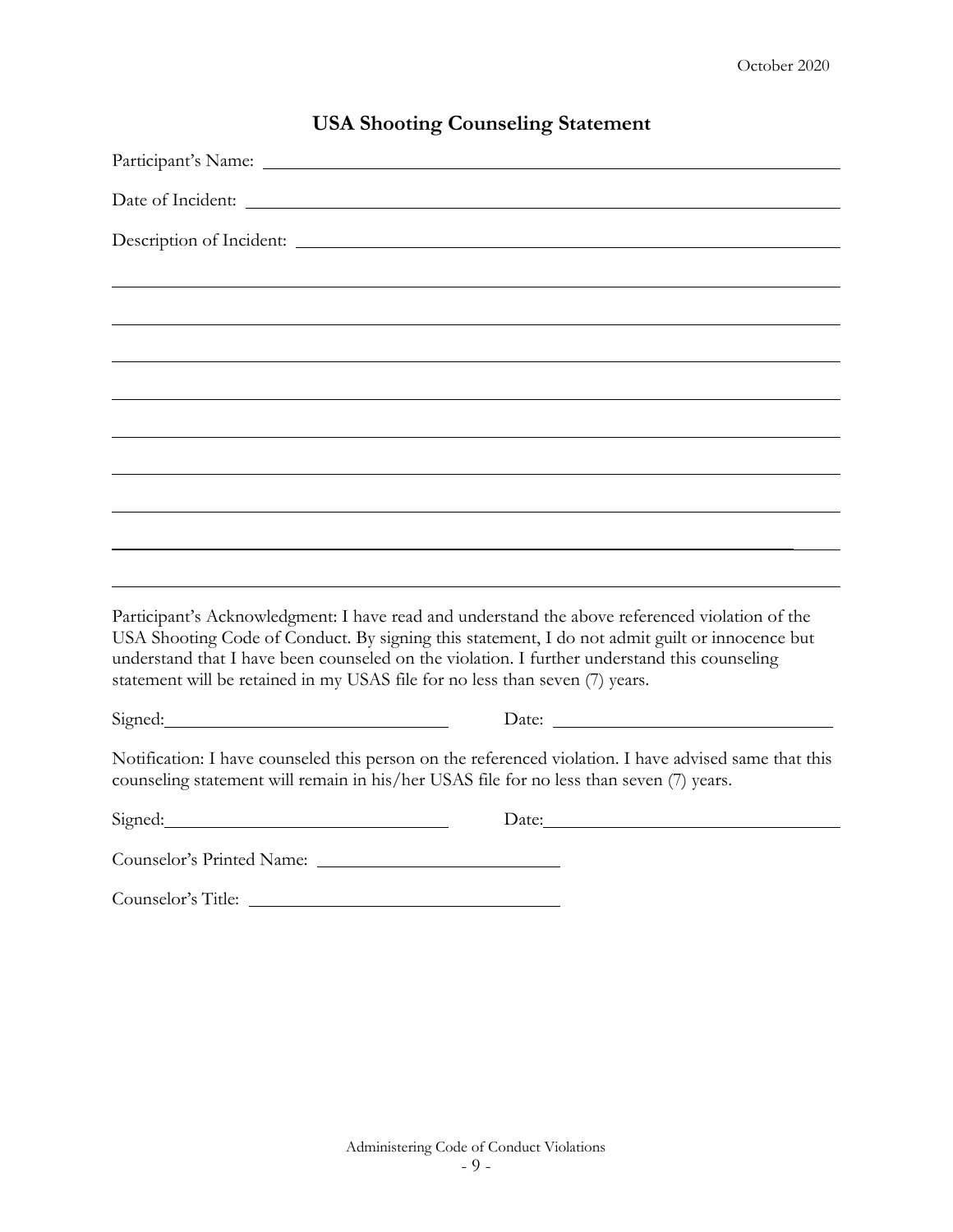# **USA SHOOTING CODE OF CONDUCT**

#### **Section III: Team Rules**

Sections III, IV, and the Team Member Agreement are applicable only to Team members who qualify and are selected to the U.S. Shooting Team, National Team (NT), National Development Team (NDT), National Junior Team (NJT), Junior Olympic Team and/or other Teams that may be established under the auspices of USA Shooting. As a condition of entry to USAS-supported teams and activities, each participant agrees to abide by all sections of the Code, as it may be amended from time to time.

- 1. This Code is in effect for all travel, competitions, training, USAS Olympic Training Center programs, seminars, or other USAS-designated activities and functions. When travel is involved, this Code is in effect from the time an individual departs for a trip until he/she has returned home or continues on with personal travel.
- 2. Team members will maintain a level of fitness and competitive readiness that will permit maximum performances.
- 3. USAS sponsors, suppliers, and licensees provide critical support for the Team; hence, Team members will wear designated USAS apparel at all official Team functions and events.
- 4. Team members will not conceal or cover any USAS sponsor, supplier, or licensee brand or other identification appearing on USAS apparel.
- 5. Team members will abide by anti-doping standards put forth by the International Olympic Committee (IOC), World Anti-Doping Agency (WADA), the United States Anti-Doping Agency (USADA), the United States Olympic and Paralympic Committee (USOPC) and the International Shooting Sport Federation (ISSF). Athletes will meet established reporting and testing requirements. The Team member is responsible for requesting clearance of any medication(s) from USADA and applying for a Therapeutic Use Exemption (TUE). The Team member understands that application for a TUE does not constitute clearance for use of medications. The Team member must be in receipt of approval of the TUE from ISSF before the use of any prohibited medication is permitted. The Team member has ultimate responsibility regarding banned substances. Double-check all medications, supplements and other substances, including unregulated over-the-counter products, to ensure such items will not result in a positive doping test. Note that some over-the- counter medications or supplements may contain banned substances which are NOT included in the list of ingredients.
- 6. Team members will abide by the [Olympic Movement Code on the Prevention of the](https://stillmed.olympic.org/media/Document%20Library/OlympicOrg/IOC/What-We-Do/Protecting-Clean-Athletes/Competition-manipulation/Protecting-clean-athletes-competition-manipulation.pdf)  [Manipulation of Competitions](https://stillmed.olympic.org/media/Document%20Library/OlympicOrg/IOC/What-We-Do/Protecting-Clean-Athletes/Competition-manipulation/Protecting-clean-athletes-competition-manipulation.pdf) set forth and enforced by the IOC. The regulations included in this document forbid betting on one's own sport or the Olympic Games, manipulating a competition one is competing in, and sharing inside information about one's sport that is not previously known to the public.
- 7. A Team member who competes at a destination requiring a passport will be in possession of a valid USA passport that will not expire prior to six months following the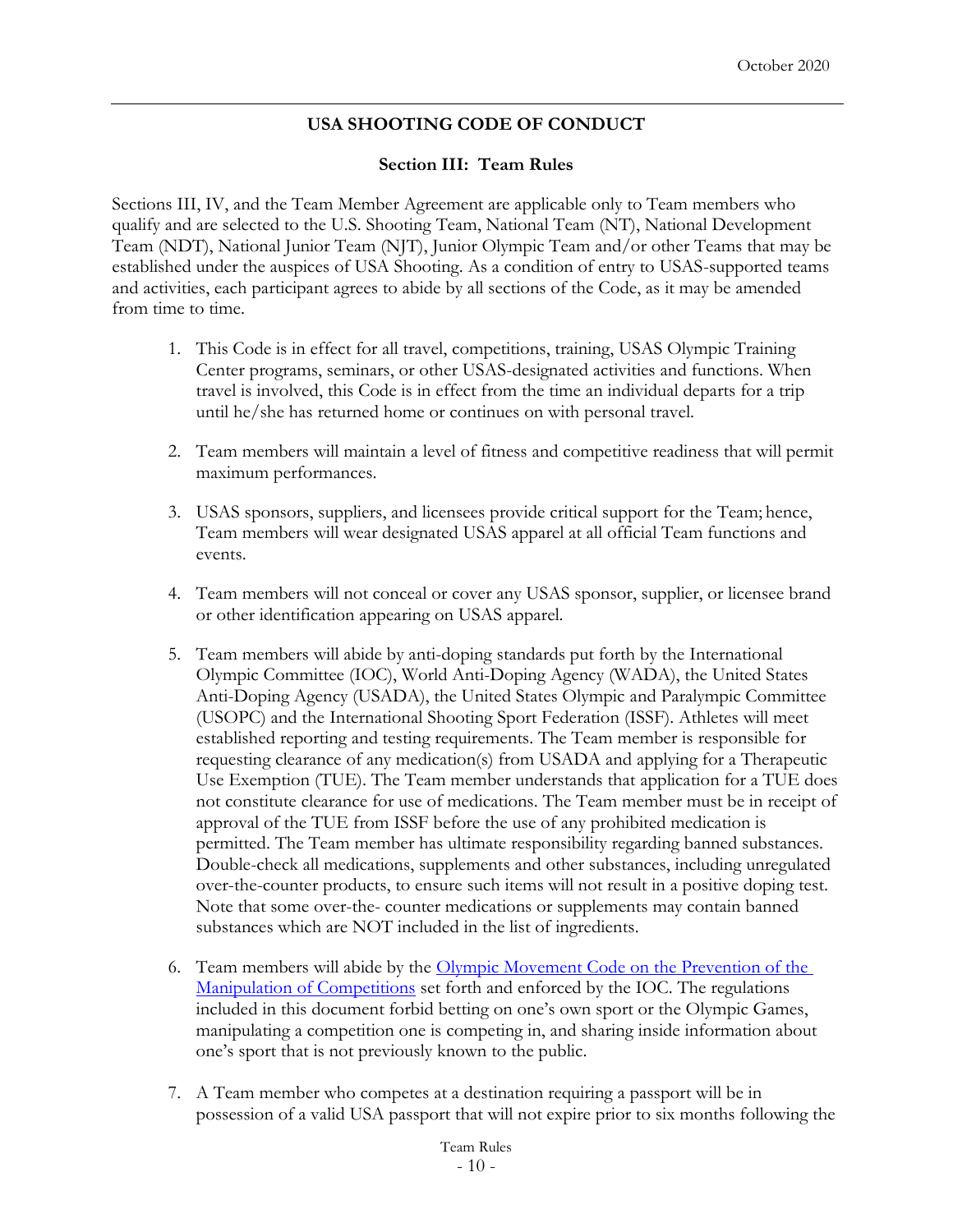conclusion of the international competition. USAS may assist with visa applications and fees.

- 8. The Team member is responsible to provide and update gun descriptions and serial numbers to USAS. Gun permits and any other travel documentation will be provided to the athlete in a timely manner whenever possible. For group travel, the PIC will typically carry documentation for the group.
- 9. USAS coaching and/or USOPC sports performance personnel may develop recommendations for a regimen of athletic training and conditioning, and appropriate competition experience. Based upon those recommendations, the Team member agrees to work with USAS and USOPC staff toward the development of a program focused on improved and sustained elite athletic performance to attain established team goals. The Team member's program is expected to include the following elements, among others:
	- a. Range training;
	- b. Physical conditioning;
	- c. Mental training program and schedule;
	- d. Record fire and training competition schedule;
	- e. Formal competition;
	- f. Education regarding, and periodic testing for, banned and restricted substances.
- 10. Media, Appearances, Sponsorship and Promotional Activities:
	- Team members may contact sponsors of USAS (including their employees, partners, concerned individuals, etc.) for the purpose of securing an individual sponsorship outside of the sponsor's agreement with USAS. If an athlete contacts a USAS sponsor regarding individual sponsorship, the athlete should inform the USAS Marketing and Communications Department as soon as practical.
	- b. Upon request by USAS, the Team member must agree to appear at and participate in non-commercial promotional events. However, that athlete shall not be obligated to do so if the Team member or his/her coach(s) believes that such activity would adversely affect the athlete's training and competition performance or the athlete's military commander determines the event is in conflict with military requirements. The Team member agrees to make best efforts to participate in promotional appearances on behalf of USAS. These activities include, but are not limited to, clinics, speaking engagements, and fundraising programs. The Team member shall be provided transportation, lodging, and meals for any such USAS promotional activities. A participant stipend may be provided as determined by USAS and/or the requesting party.

In the event that any USAS sponsor or commercial entity desires to use a Team member's presence or image individually but in a manner which does not constitute an individual endorsement (i.e., usage which is not dependent upon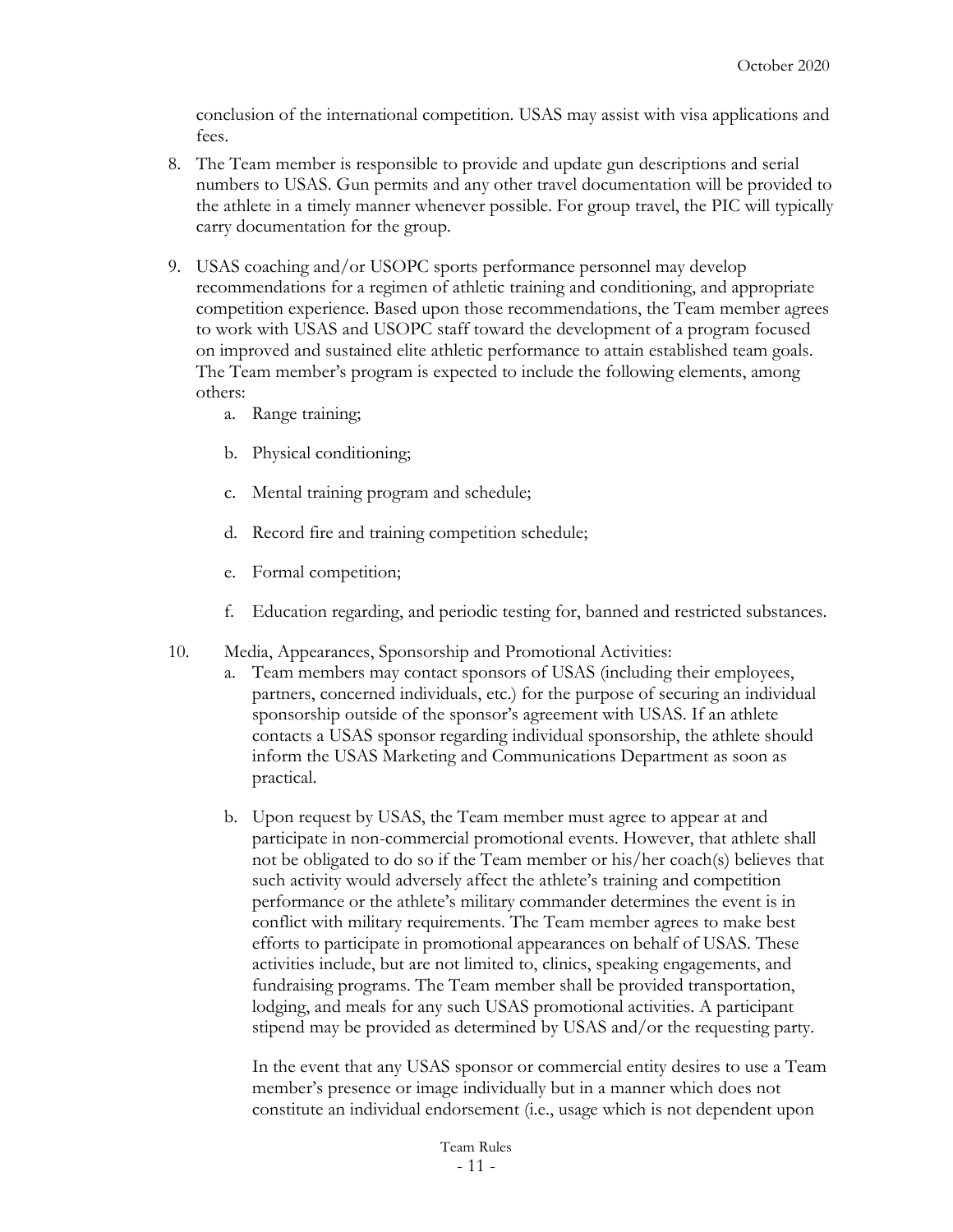identification of a particular athlete by name), then USAS shall notify the Team member of such opportunity and he/she shall have the option either to consent to or reject the same. If the Team member consents to such appearance or usage, he/she may receive a fee plus reimbursement of expenses if such opportunity involves an on-location appearance from the sponsor. If the Team member rejects such proposed appearance or usage of his/her image, then USAS shall notify its sponsor accordingly, and may make such opportunity available to another Team member.

- c. Team members may not promote a sponsor or wear or display the name, logo, or other indicia of a third party that is in competition with a USAS sponsor or in a sponsor category, while participating in programs, activities, events, or competitions funded by USAS. Team members may use competitive gear and apparel with manufacturers' marks in accordance with IOC, USOPC, and ISSF specifications. Violation of any part of this paragraph during any activity described herein, will be deemed and administrated as a commercial offense.
- d. The following USA Shooting marks or terminology are legally protected and are not to be used without specific permission: USA Shooting name, logo, and design; USA Shooting Team Foundation name, logo, and design; USA Shooting Team name, logo, and design; and USA Shooting News. This includes the use of and wearing of team uniforms with subject properties at activities where USAS does not have formal representation such as meetings, conventions, and trade shows. The Olympic rings, logo, and use of the word "Olympic" and variations thereof are protected by federal law and USOC filings.
- 11. Team members may not sell, trade, or give away ammunition, guns, supplies, or equipment provided by USA Shooting or sponsors.
- 12. All funded training/travel must be approved in advance by the National Coach or PIC. If an expense is not authorized, it will not be funded or reimbursed.
- 13. Submit USAS Expense Reports to the National Coach or PIC within seven (7) days of completing a funded activity. All expense vouchers must be processed through the National Coach or PIC. Untimely submission for reimbursement may not be honored.
- 14. Responsibilities related to airline travel:
	- a. USA Shooting will not pay excess baggage charges unless specifically authorized. The PIC will consider luggage requirements and excess baggage in the logistical planning.
	- b. USA Shooting will not pay for baggage insurance. If the Team members elect such coverage, it will be at their expense. Team members should obtain insurance for their shooting equipment.
	- c. USA Shooting will pay round trip airfare at the least expensive rate. The Team member will pay any additional costs. Mileage will be reimbursed at the current mileage rate up to the cost of the least expensive airline ticket. Only vehicle drivers/owners will receive mileage reimbursement.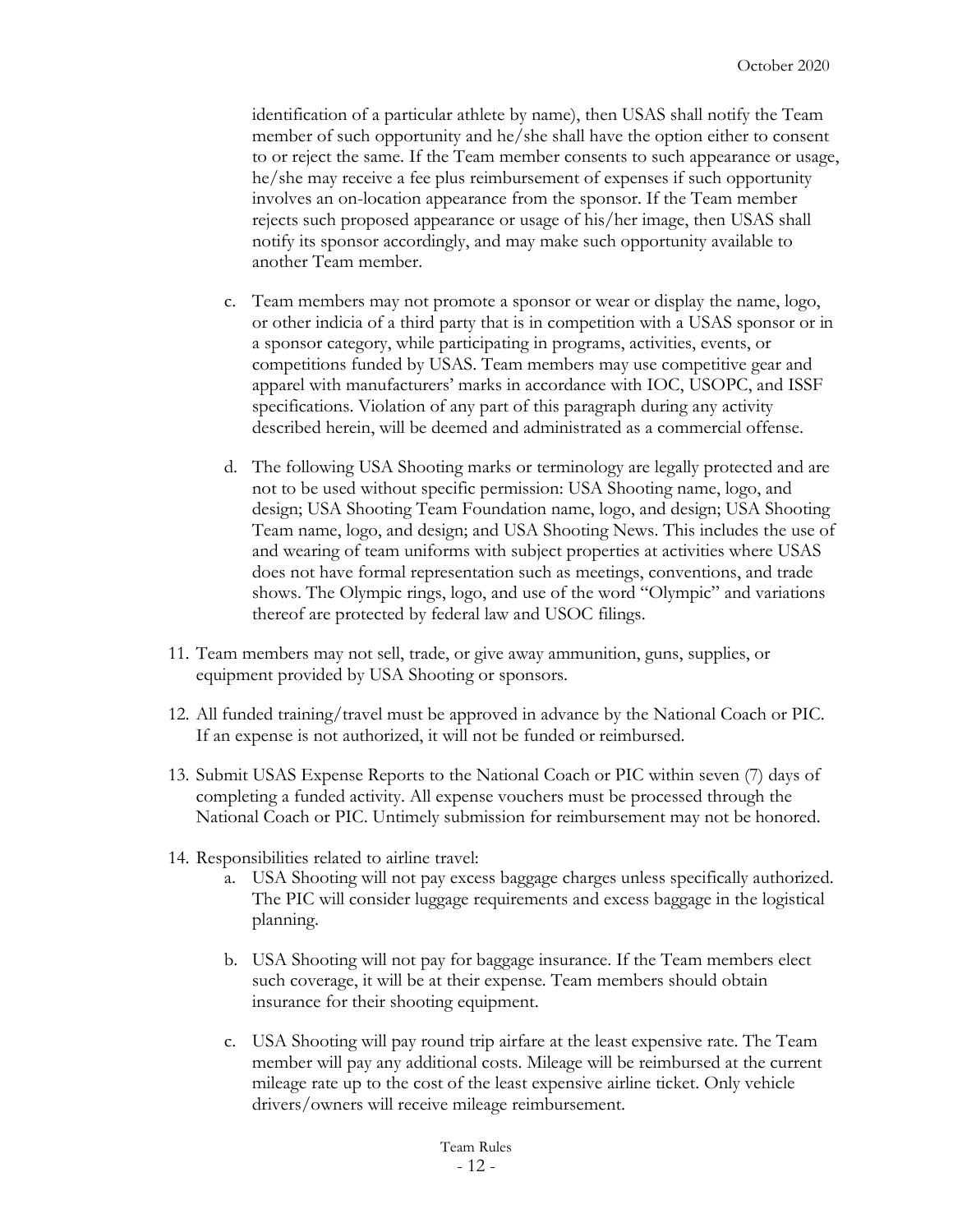- d. The National Coach, PIC, or Logistics Coordinator will make all airline reservations and itinerary changes unless specific direction is provided otherwise. The Team member is not authorized to contact the airlines or USAS travel agent directly or to change USAS funded airline tickets. The Team member is responsible for all additional expenses incurred for any schedule changes made by the Team member on self-funded airline tickets. Supported Team members— such as military, or industrysponsored athletes—will be responsible for making their own reservations and purchasing tickets when funded by the military or supporting organization.
- e. Team members may not voluntarily relinquish their airline seats when there are scheduled activities and/or time sensitive requirements at the destination.
- 15. A receipt is required for all expenses other than meals and tolls under \$10.
- 16. Any Team member designated to be a rental car driver is responsible for seeing that his/her assigned passengers are at designated training/competition areas on time. Likewise, passengers are responsible to their driver for being prompt and keeping their driver informed of transportation requirements. Parking and traffic tickets or other fines or penalties will not be reimbursed. USA Shooting possesses liability and collision damage insurance for domestic vehicle rentals. A copy of the insurance certificate is available to each renting driver. USA Shooting will not pay for additional rental car insurance for domestic travel. In some cases, foreign travel may require additional insurance, which can be authorized by the PIC. Renters may elect additional coverage at their own expense.
- 17. Only those people authorized by rental contract and/or the National Coach or PIC may drive rental vehicles.
- 18. Team members should have a major credit card for emergencies and special situations such as airline tickets or rental cars—as well as a valid ID (Passport will suffice).
- 19. Contact the appropriate National Coach regarding training, equipment, planning, selection for travel, competitions or other relevant subjects. Communication is an important part of assisting Team members to achieve their goals.
- 20. When USAS provides any financial support to a competition, the Team member will compete in the highest classification (i.e. AA class).
- 21. Team members are also required to attend awards ceremonies as designated by the National Coach or PIC. Exceptions will be approved in advance by the National Coach or PIC.
- 22. Charges by hotels, including the Olympic and Paralympic Training Center, for damages, failure to return keys/meal cards and missing property (such as towels or linens), will be assessed to the responsible Team members(s).
- 23. Team members traveling outside of the U.S. are required to have a U.S. Customs form #4457 listing their rifle, pistol, or shotgun make, model and serial number. This requirement must be completed prior to domestic departure by taking the guns to any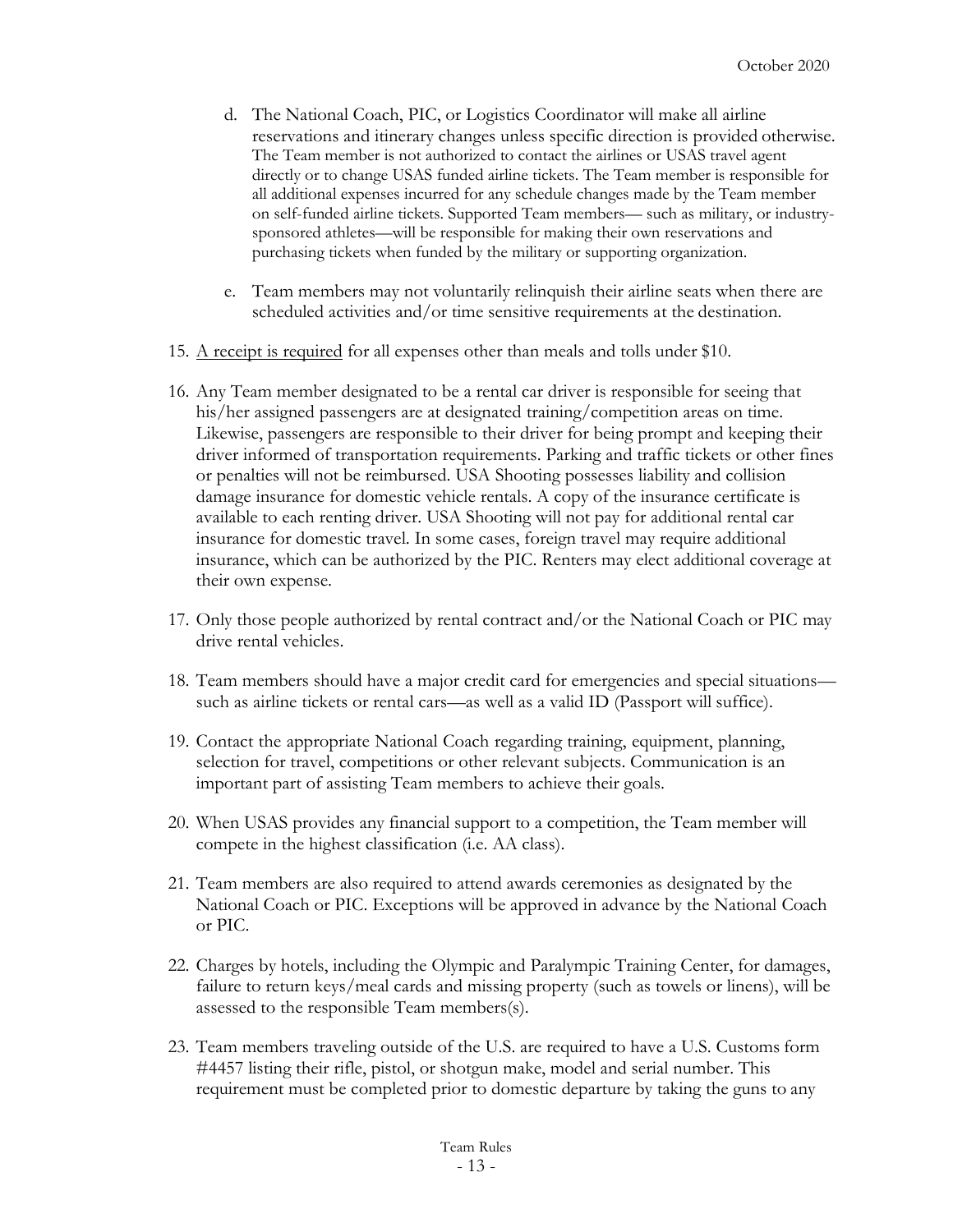U.S. Customs office for verification of serial number and form completion. NOTE: Not every major airport has a U.S. Customs office.

- 24. USAS does not typically coordinate participation for family and friends desiring to attend USAS competitions and events.
- 25. Team members may be requested or required to submit periodic reports of competition and training activities to the National Coach. Failure to submit such reports may jeopardize financial support.
- 26. For other than emergencies, the staff will not accept collect calls. At the Team member's request, the staff member will gladly make a prompt return call to minimize the team member's expense.
- 27. All Team members are subject to an 11:00 p.m. curfew at any funded activity. Additional curfews may be established or varied by the National Coach or PIC at any activity.
- 28. Team members below the age of 16 must be accompanied by a parent or guardian on international events and competitions. Exceptions will be considered case-by-case by the Director of Operations/COO. All minors must submit a medical consent and release form for each international event (available through the National Coaches or PIC).
- 29. Team members are expected to abide by country and state laws; be respectful of local customs and cultural differences; and abide by customs, and traditions of the region they are in at all times.
- 30. Illegal, inappropriate indiscreet, or overindulgent use of alcohol is a Code violation. Use of alcohol in such a manner as to impair or jeopardize the Team member's training program, or competition performance, or which poses a safety hazard to such person, other athletes, or other persons, or while wearing USAS logo clothing, during an award ceremony, during media and/or interview opportunities, or which reflects poorly on the USAS organization, staff, volunteers, spectators or the sport of shooting, is strictly prohibited. Under no circumstances is an athlete or staff member to consume alcohol when in violation of the law or range rules. The PIC will determine any such occasions when the use of alcohol may be appropriate while in USAS logo clothing.
- 31. The Team member accepts financial responsibility for airline tickets, hotel accommodations, and other expense activity which he/she has agreed to attend, but subsequently does not attend, unless athlete has been formally excused by the National Team Coach, PIC, or Director of Operations/COO. If the Team member fails to appear at the event or make financial restitutions for expenses incurred by USAS, the Team member recognizes he/she can be placed on the B team. To regain active and supported status, the Team member must reimburse the team for the full net amount of the obligation USAS incurred, plus late fees, if applicable. Those athletes that are electing to self-fund are to receive their invoice prior to departure and must make payment in full as outlined in the invoice.
- 32. Keep all contact information current and respond to requests by USAS staff in a timely manner.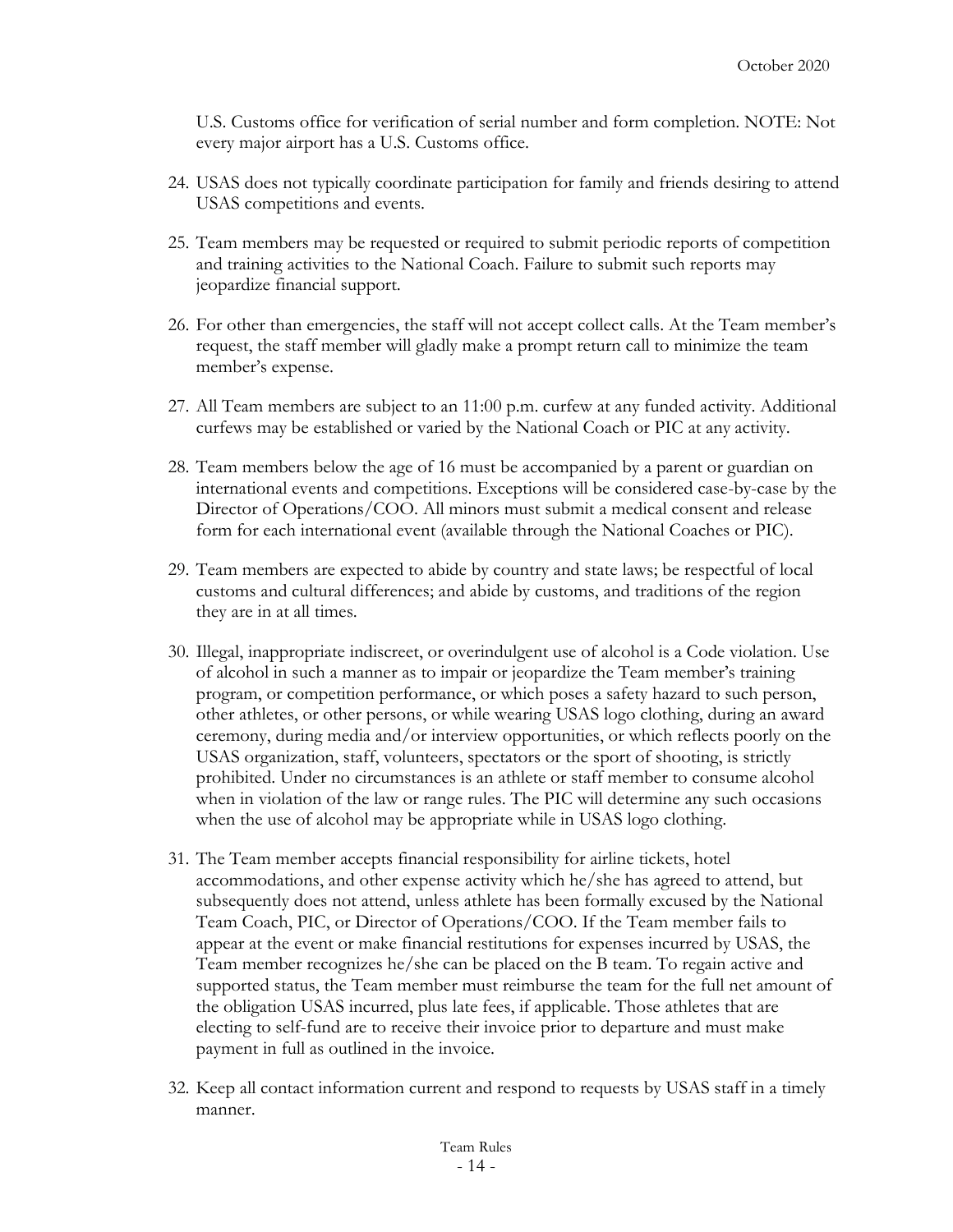- 33. Non-team members, including family and friends attending USAS or ISSF events, are expected to live up to the spirit and intent of this Code of Conduct. Team members are expected to educate family and friends on the Code and strongly encourage compliance. The PIC is authorized to take reasonable action to correct violations directly with the non-participant when the situation dictates, and resort to action through the team member only under appropriate circumstances. Team members are normally not subject to disciplinary action for the misconduct of family members and non-participants.
- 34. Team members are expected to compete in the spirit of fair play and good sportsmanship. False accusations, slanderous remarks, or statements concerning other participants that are inaccurate or untrue are clear violations of this code.
- 35. Team members may not willfully aid, abet, or conspire with others to engage in any conduct or actions prohibited in any section of the Code.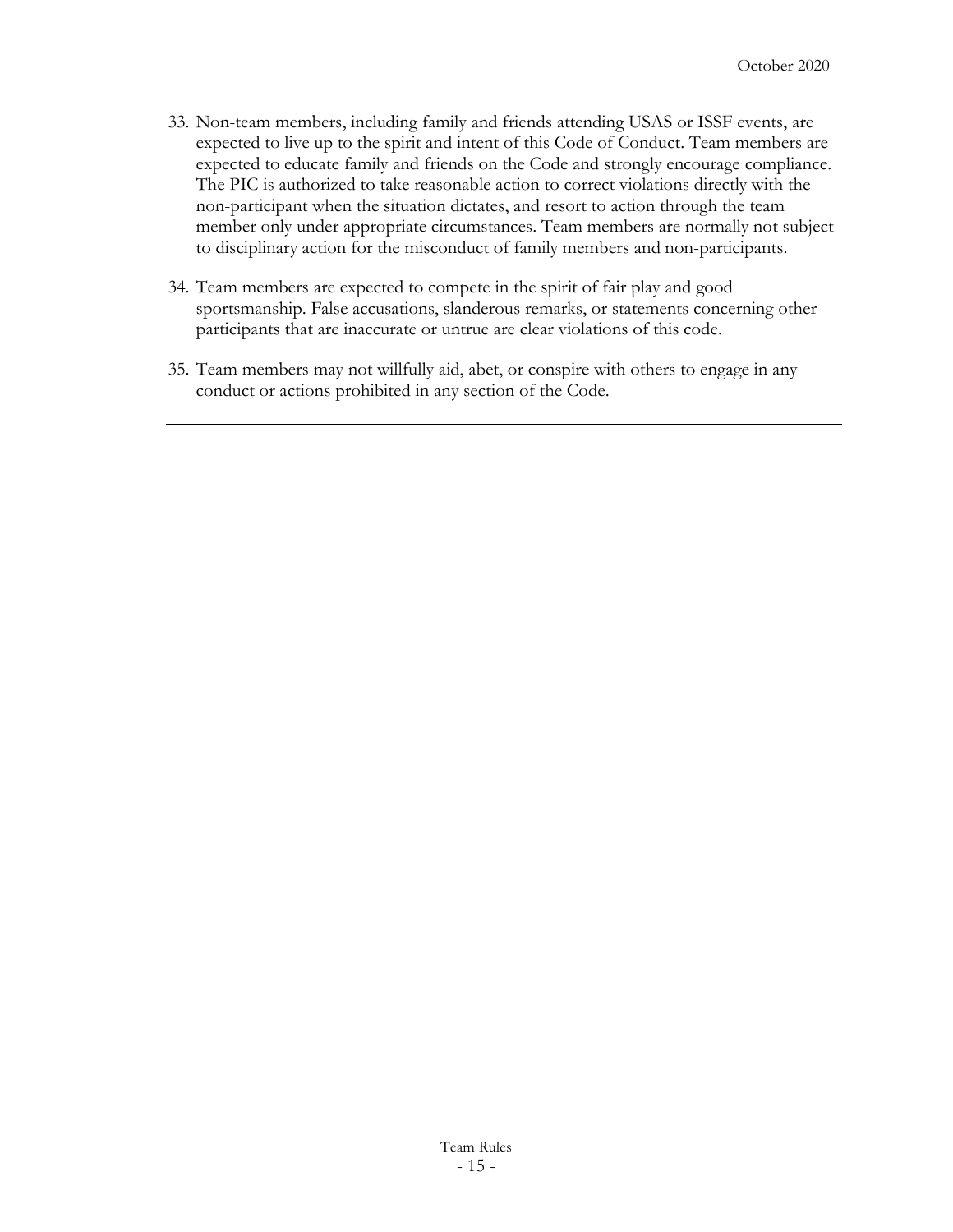# **USA SHOOTING CODE OF CONDUCT**

### **Section IV: Dress Code and Team Uniform Policy**

### **A. Team Uniform Policy**

- 1. The Dress Code and Team Uniform policy allows USAS members to present a favorable image to the media and the public. In addition, USAS sponsors, suppliers, and licensees who provide critical support for our organization and athletes deserve the brand exposure and recognition. This policy applies to the USA Shooting Olympic and Paralympic Teams, National Team (NT), National Development Team (NDT), National Junior Team (NJT), Junior Olympic Squad and other Teams that may be established under the auspices of USA Shooting.
- 2. One of the strengths of USA Shooting is its focus on team unity. An important element of that focus is the team uniform. This policy ensures the USA Shooting team members will comply with the ISSF directives on athlete apparel, as well as USA Shooting's objectives for the uniform.
- 3. USA Shooting Uniform Objectives:
	- a. Present a distinctive, patriotic, fashionable, and uniform appearance for our athletes.
	- b. Provide a durable-yet-affordable design that can extend through a quadrennial.
	- c. Provide consistency across disciplines to maintain a strong reinforcement of team identity.
	- d. Set up our athletes to portray the desired image both on the field of play and on the podium. Clothing worn by competitors in training and competition must be clothing that is appropriate for wear by athletes at international Olympic and Paralympic sports competition.
	- e. Accommodate the athletes in their performance on the field of play; i.e., provide a uniform that does not hinder the athletes in their individual shooting techniques, and is suitable under varying conditions.
	- f. Shape the culture that reflects professionalism, team unity, discipline, and excellence.
- 4. Athletes will participate in the clothing and team uniform evaluation and selection process.
- 5. When participating in USAS activities or any ISSF competition names, logos, or marks of current USAS sponsors, as approved by USAS, may be displayed. Athletes may also display personal sponsor names, marks or logos in accordance with current ISSF Official Statutes Rules and Regulations. It is not permissible to wear clothing with marks/logos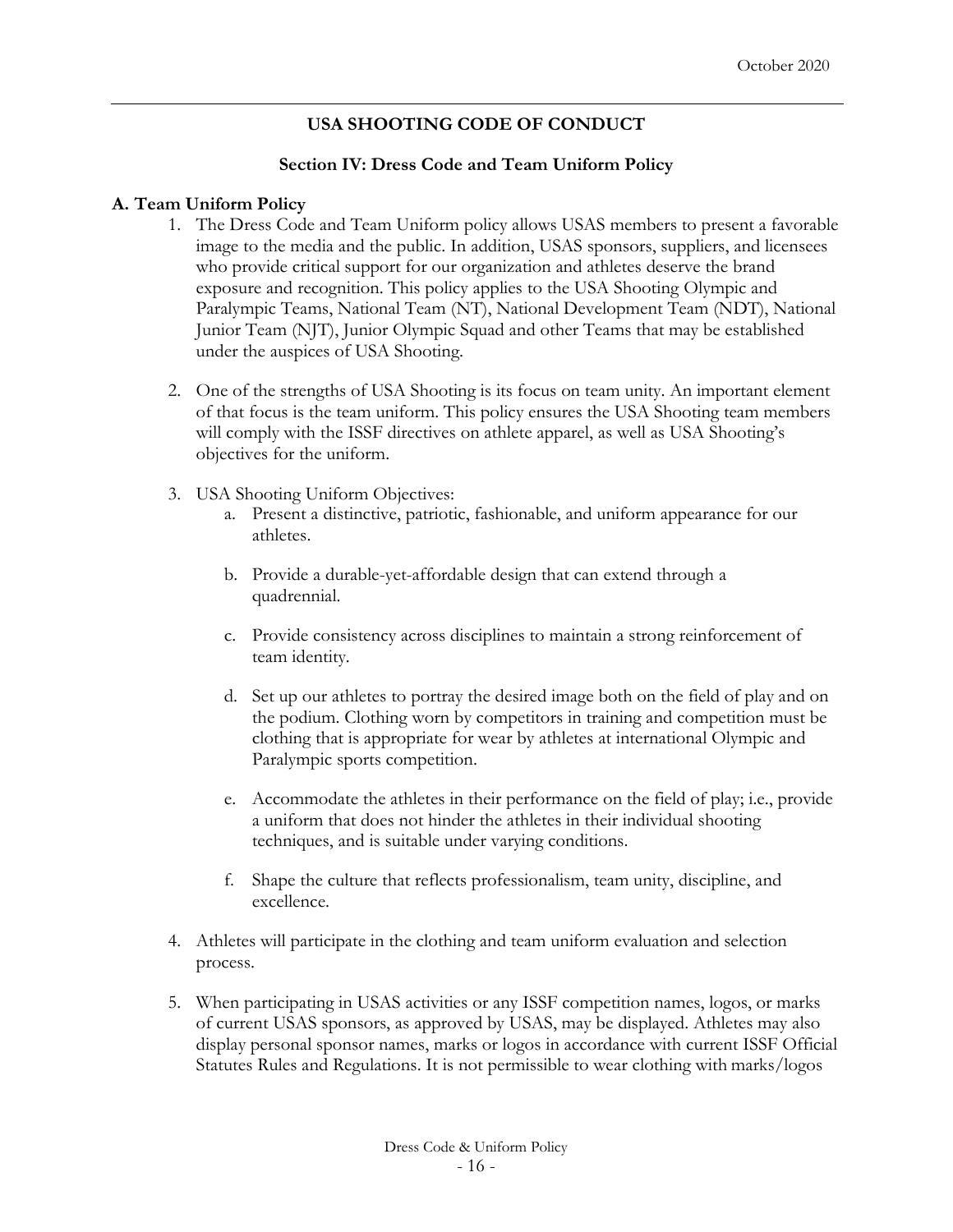representing those companies in competition to current USAS sponsors at USAS funded activities. Current USAS sponsors are listed on the USAS website.

- 6. In domestic events, this uniform policy applies only to National Team, National Development Team, National Junior Team and Junior Olympic Squad members receiving support from USAS. Support is defined as any event where USAS provides either in advance or by reimbursement any financial consideration including transportation, fees, hotel, meals or ammunition.
- 7. Athletes and team officials will abide by the Dress Code at all official competitions and events unless deviation is authorized by the Person-In-Charge (PIC).
- 8. Competitors traveling internationally with the Team who are not current members of a USA Shooting Team (NT/NDT/NJT/JOS) are required to adhere to the guidance for attire contained in this Dress Code and Uniform Policy as close as practical as approved by the PIC.
- 9. The Team Leader, PIC or National Coach may authorize or direct clothing variations for a specific event or occasion.

# **B. DRESS CODE**

- 1. Competition Clothing:
	- a. USA Shooting polo shirt or T-Shirt with USAS marking. Colors: Red, white, or blue (any shade).
	- b. For ISSF and international events, navy blue or black slacks, capris, athletic pants/shorts or the Jammin pants are preferred. Do be aware that the ISSF Dress Code states "non-sporting colors that are to be avoided are plaids, khaki, olive, brown and camouflage". Lighter brown/khaki colored slacks are most common and coordinate well with other apparel. ISSF judges and officials have not typically enforced the rule related to "non-sporting colors". If khaki is worn, alternative clothing should be available in the event the ISSF Dress Code is strictly enforced. Plaids are not permissible.
	- c. For domestic competitions, pants other than navy blue or black are permitted, but must conform to all other USAS and ISSF dress code requirements. Per ISSF rules, blue jean type pants are not permitted.
	- d. Special rifle shooting jackets and trousers as well as shotgun vests are at the election of the athlete. Team colors of red, white and blue are recommended.
	- e. Headgear: USA Shooting baseball-style hats or visors are recommended but not required. Headbands with blinders are permitted. Hats are to feature team colors: red, white, or blue (navy or light), with a USA Shooting logo or USA designation on the front. Headgear and sponsor markings must comply with ISSF rules and regulations.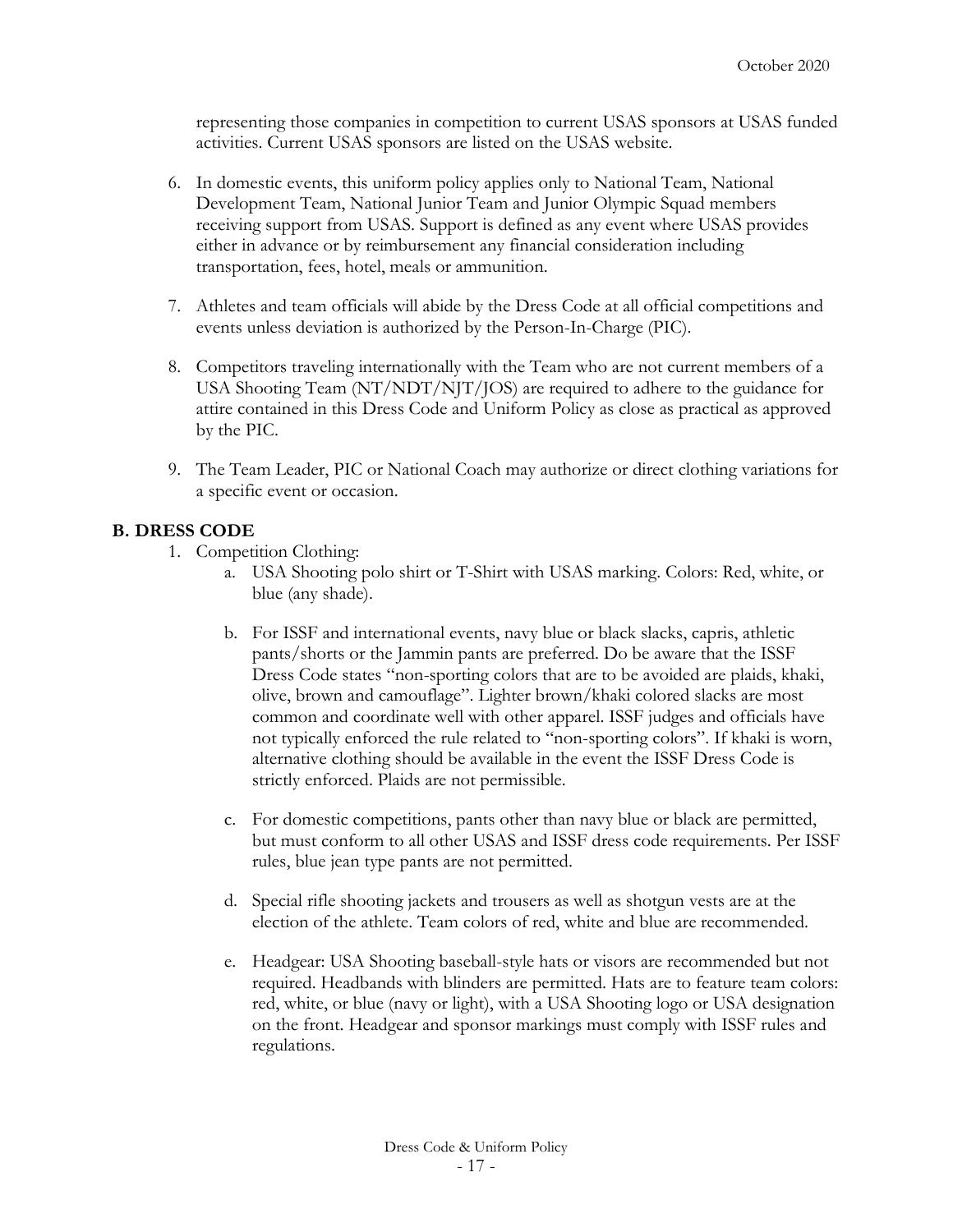- f. Appropriate footwear: Athletic shoes or specially designed shooting shoes are permitted in all events.
- g. Uniform items issued for specific events (such as Pan American Games, Olympic and Paralympic Games, World Championships) may be worn in lieu of the designated competition uniform.
- 2. Travel Clothing:
	- a. While traveling, all clothing is to meet the standards of "Business Casual" or Casual is acceptable. As such, slacks, pants, skirts, collared shirts (men) or blouses (collared or non-collared for women), and appropriate footwear must be worn. Neat or designer jeans are acceptable.
	- b. T-shirts, tank tops, and flip-flops are prohibited. All clothing must meet the minimum standards under Paragraph 3, Social and Casual Clothing.
- 3. Social and Casual Clothing:

When not covered by one of the circumstances described in paragraphs 2 and 3 above, Casual Clothing of the individual's choice may be worn provided it conforms to the following:

- a. Must present a neat and clean appearance at all times.
- b. No pictures or graphics of any sexual or offensive nature.
- c. No words or phrases, which include offensive language or political statements.
- d. Clothing that is torn, frayed, has holes, or is excessively faded is not appropriate.
- e. Footwear must be worn (no bare feet) as appropriate.
- f. If shorts are worn, the inseam length must not be less than 15 cm (six inches) above the center of the knee.
- g. The Athlete's clothing should be long enough to completely cover the participant's abdomen.
- h. Athletes must use good judgment for attire in all circumstances not covered here, such as during athletic or recreational activities, social gatherings, private events, and so forth.
- i. Repair and cleanliness provisions apply to ALL clothing on ALL occasions.
- 4. All other official USAS activities: The PIC will designate the uniform for official functions such as banquets, media events, photo shoots, trade shows, sponsor activities and any other USAS functions.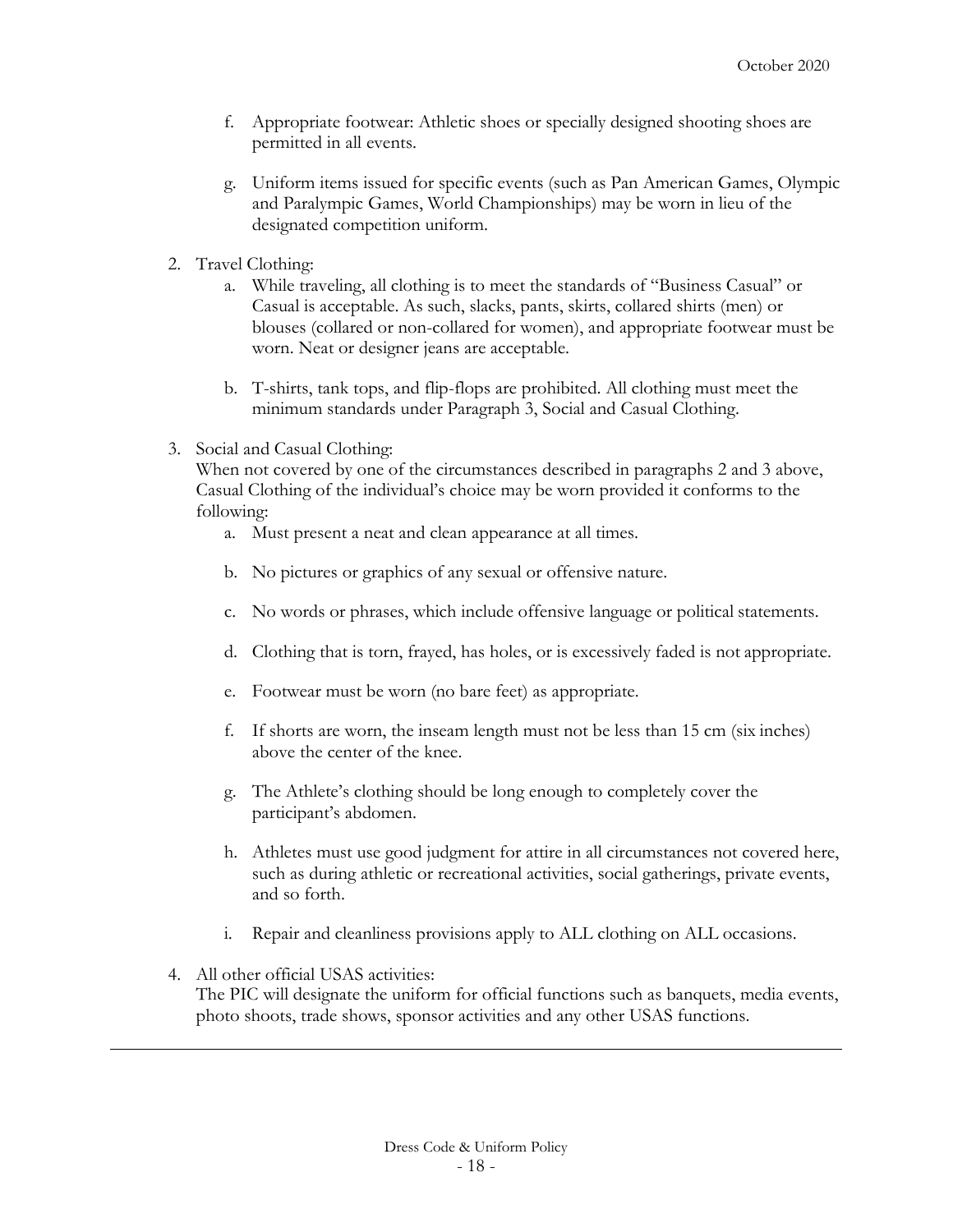# **Section V: TEAM MEMBER AGREEMENT**

# **A. GENERAL**

1. This Team Member Agreement applies to members of the USA Shooting Teams, including the National Team (NT), National Development Team (NDT), National or Junior Team (NJT), and concerns sponsorship, support, and incentives.

By checking the "ACCEPT" statement at the end of this document, signing and dating, without alteration, the Team member acknowledges he or she has read, understood, and will comply with this Agreement. Team members who check the "DECLINE" statement, must still sign and date the agreement. Team members who decline the provisions of this Agreement will retain eligibility on the Team and are still eligible for Basic Services (see Paragraph 4a, below), but may receive reduced funding and sponsor product. Team members who decline ARE NOT ELIGIBLE FOR USAS TEAM MEMBER INCENTIVES, but will still be eligible for USOPC Direct Athlete Support. Athletes who decline this Agreement must still sign and comply with the Code of Conduct.

2. Team members' participation in USAS programs is entirely voluntary, but implies responsibility. In order to protect the organizational, operational, and financial integrity of USAS and its programs, including its obligations as an NGB, we must govern the receipt of benefits and requirements for athlete participation. Nothing in this Agreement is intended to create an employer/employee relationship between USAS and the Team members; nevertheless, there is a clear obligation between both parties to honor all aspects of this policy.

# **B. TERM OF AGREEMENT**

- 1. Team members may update this Agreement at any time for any reason by notifying USAS Director of Operations/COO, checking the appropriate statement, signing and dating. The Team member has a responsibility to remain current with this document, especially regarding sponsorship. A list of sponsors and supporting partners is available on the USA Shooting website at the "Sponsors" link at[:](https://www.usashooting.org/about/sponsors) <https://www.usashooting.org/about/sponsors>
- 2. This Agreement expires on December 31 of the year following the effective date or signature date, whichever comes last. (NOTE: The Code of Conduct and Team members' agreement thereto does NOT expire, but may be updated periodically.)

# **C. USA SHOOTING AND TEAM MEMBER RESPONSIBILITIES**

1. I agree that while a member of the National Team, National Development Team, or National Junior Team, I will pursue a training program designed to improve and maximize my performance level, abide by the Code of Conduct, and support USA Shooting's efforts to strengthen its organizational and athlete programs.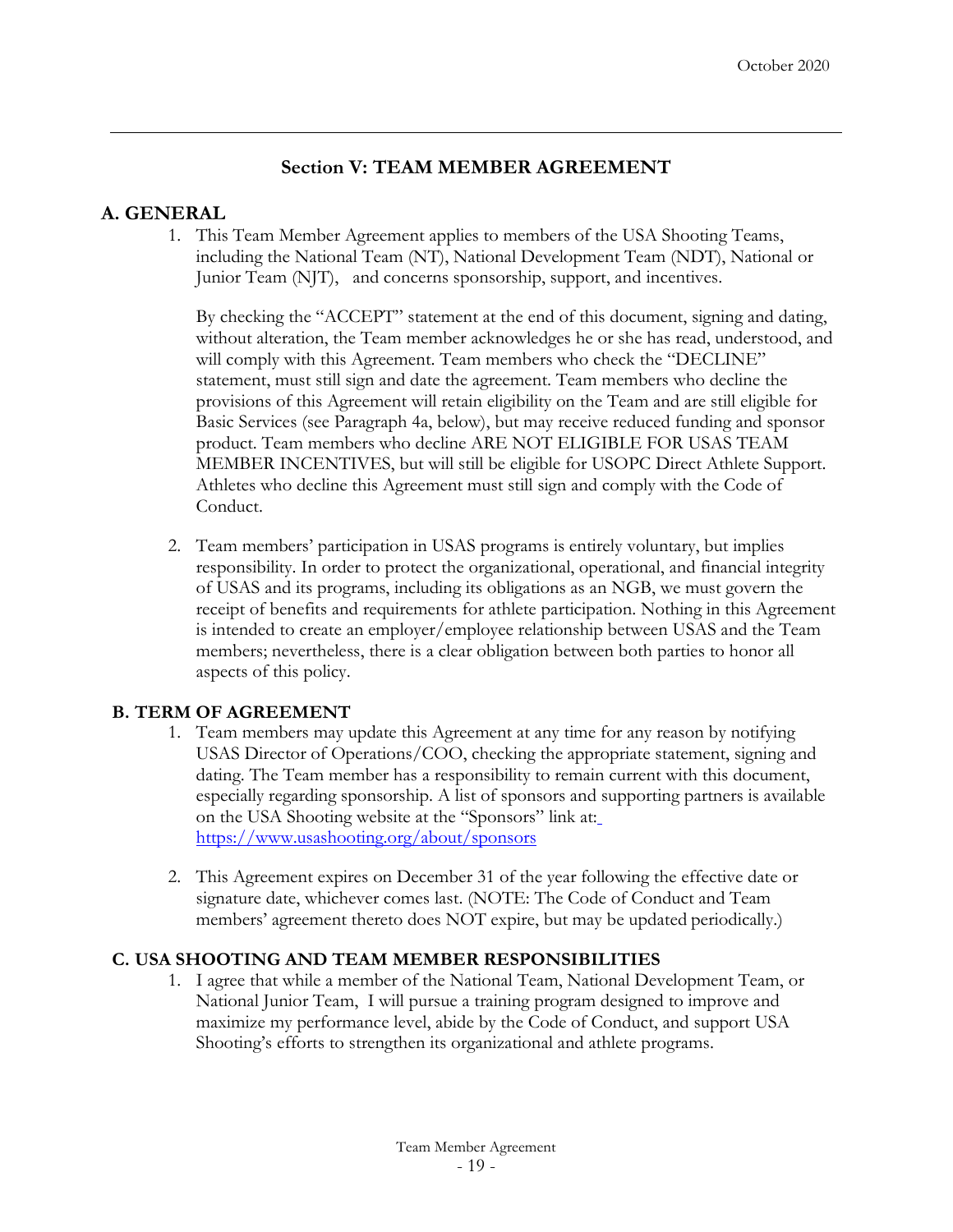- 2. I understand that by accepting this Agreement, I acknowledge an on-going responsibility to USAS and its sponsors. Under the provisions of the USAS Code of Conduct, Section I, Paragraph E(2), I am obligated to be familiar with all USAS sponsors. I agree that if I have an agreement for sponsorship, licensing, advertisement or promotion with an entity ("My Sponsor") that is in competition with a USAS sponsor, I will not, while directly engaged in any competition, event, or activity as a funded member of the National Team, National Development Team, National Junior Team, or Junior Olympic Squad promote the products or services of My Sponsor.
- 3. USA Shooting may provide athletes with sponsor and/or team-provided product(s), including ammunition. Using such products is important for developing and honoring corporate sponsorships. Acceptance of such product(s) indicates a willingness to use these products. Team members are required to use non-Performance Equipment sponsor products at training and/or competitions as designated by the USAS staff. Team members may decline to accept performance equipment and/or product(s) with the full understanding that USAS will not provide alternate products, store, ship, or in any way assist in procuring products on behalf of the Team member who competes with USAS and/or USOPC sponsors. Team members are prohibited from speaking negatively and should speak positively regarding sponsors products.
- 4. USA Shooting will provide Team members with "Basic Services" listed below. a. Basic services:
	- 1) Coaching assistance from the Team staff.
	- 2) A limited ammunition allocation, depending on availability of funding, sponsorship support, and athlete performance level.
	- 3) Financial support to team training and competitions, which may include reimbursement for meals, lodging, travel, fees, and other authorized expenses. Not all activities may be subsidized 100%. Financial support is determined by program needs, performance levels, and budget.
	- 4) USOPC Performance Pool funded programs and USOPC Athlete Support where eligible and qualified.
	- b. In addition, the following support benefits may be provided to Team members accepting this Agreement. The extent of the support is dependent upon various factors including budget, time, sponsor support, staffing, and Athlete performance levels:
		- 1) Use of products provided by sponsors
		- 2) USAS athlete incentive and/or reward programs may be provided.

# **D. ATHLETE INCENTIVES and REWARDS**

The athlete incentive program is designed to reward shooting performance and encourages the use of key sponsor products. Any incentives offered will be established by USAS and will be dependent upon the nature and value of the related sponsor. Any incentive program will be implemented at the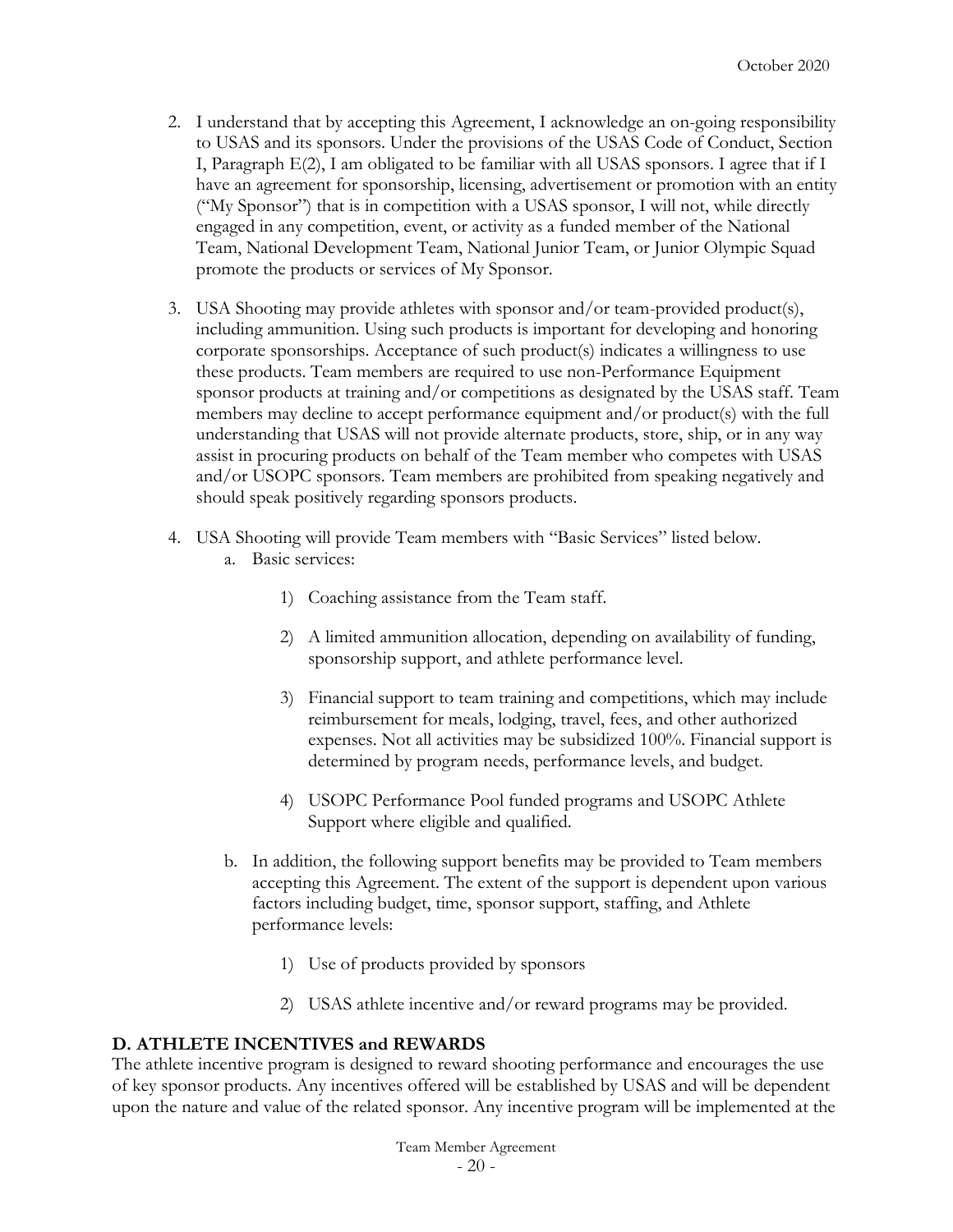discretion of USAS and/or relevant sponsors. Incentives—monetary or product—will be based on the total contribution of the sponsorships.

### **E. HEADINGS**

The titles and paragraph headings contained herein are for convenient reference only. They shall not be used in any way to govern, limit, modify or construe this Agreement and shall not be given any legal effect.

### **F. AMENDMENT**

This Agreement may not be amended or modified in any respect except in writing, signed by each party.

### **G. WAIVER**

The failure of either party at any time to demand strict compliance by the other party with regard to any of these terms, covenants, or conditions of this Agreement shall not be construed as a continuing waiver or relinquishment of any rights granted by this Agreement.

### **H. SEVERABILITY**

If a provision of this Agreement is or becomes illegal, invalid or unenforceable in any jurisdiction, that shall not affect:

- 1. The validity or enforceability in that jurisdiction of any other provision of this Agreement; or
- 2. The validity or enforceability in other jurisdictions of that or any other provision of this Agreement.

# **I. ENTIRE AGREEMENT**

This Agreement and any exhibits or addenda referred to herein, including the USAS Code of Conduct, embodies the complete agreement and understanding between the parties with respect to the subject matter hereof.

# **J. GOVERNING LAW**

This Agreement has been entered into in the State of Colorado and all questions with respect to the construction of this Agreement and the rights and liabilities of the parties shall be governed by and construed in accordance with the laws of the State of Colorado. Any disagreements that arise with respect to this Agreement must be addressed under the Grievance procedures outlined in the USAS Bylaws and USAS Policies and Procedures, Section X.

# **[CONTINUE TO THE PARTICIPANT'S AFFIRMATION, BELOW]**